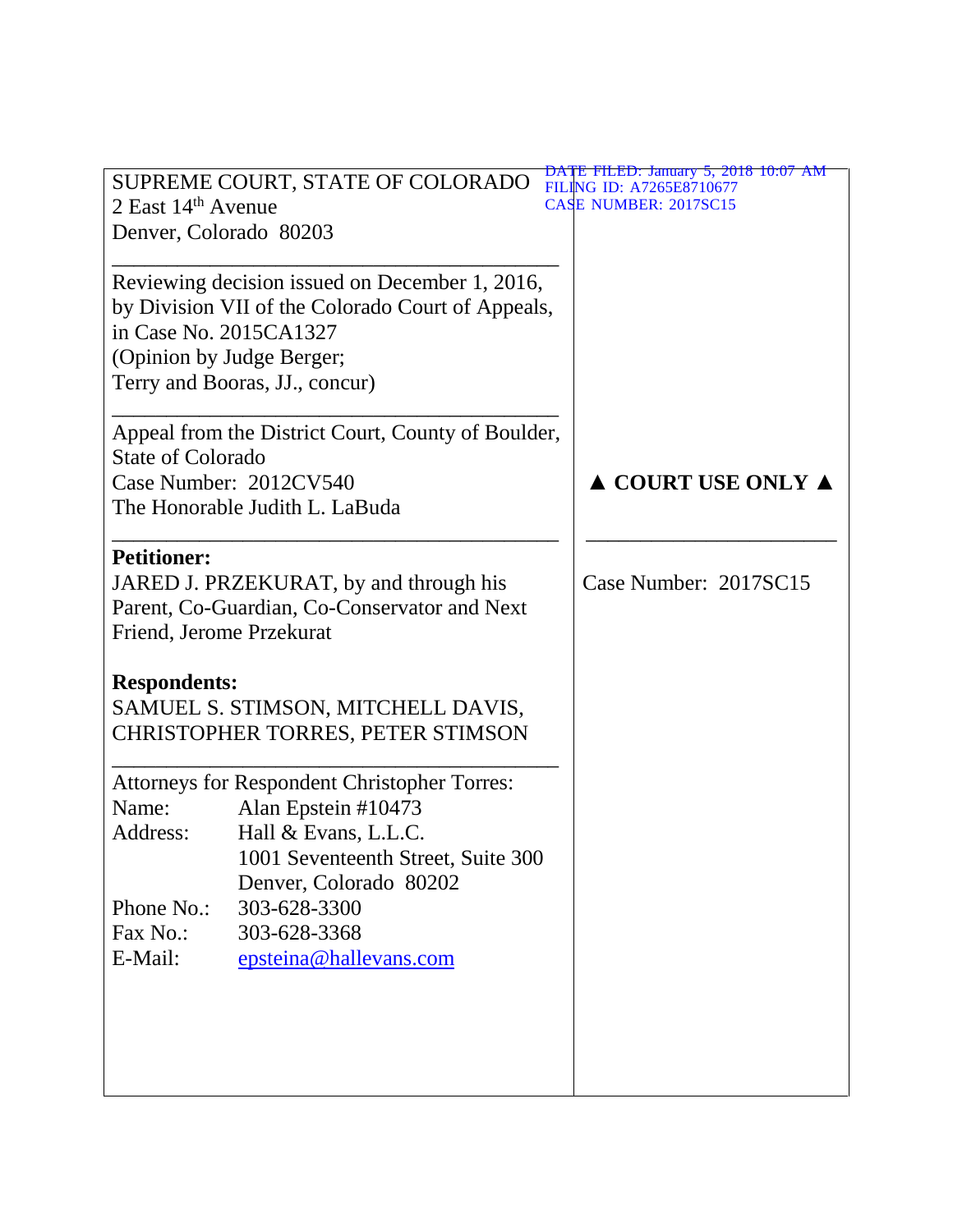| Name:               | Thomas E. Hames, #13743       |  |  |  |
|---------------------|-------------------------------|--|--|--|
| Address:            | Ray Lego & Associates         |  |  |  |
|                     | 6060 S. Willow Dr., Suite 100 |  |  |  |
|                     | Greenwood Village, CO 80111   |  |  |  |
| Phone No.:          | 720-963-7000                  |  |  |  |
| Fax No.:            | 720-963-7001                  |  |  |  |
| E-Mail:             | thames $@$ spt.com            |  |  |  |
| <b>ANSWER BRIEF</b> |                               |  |  |  |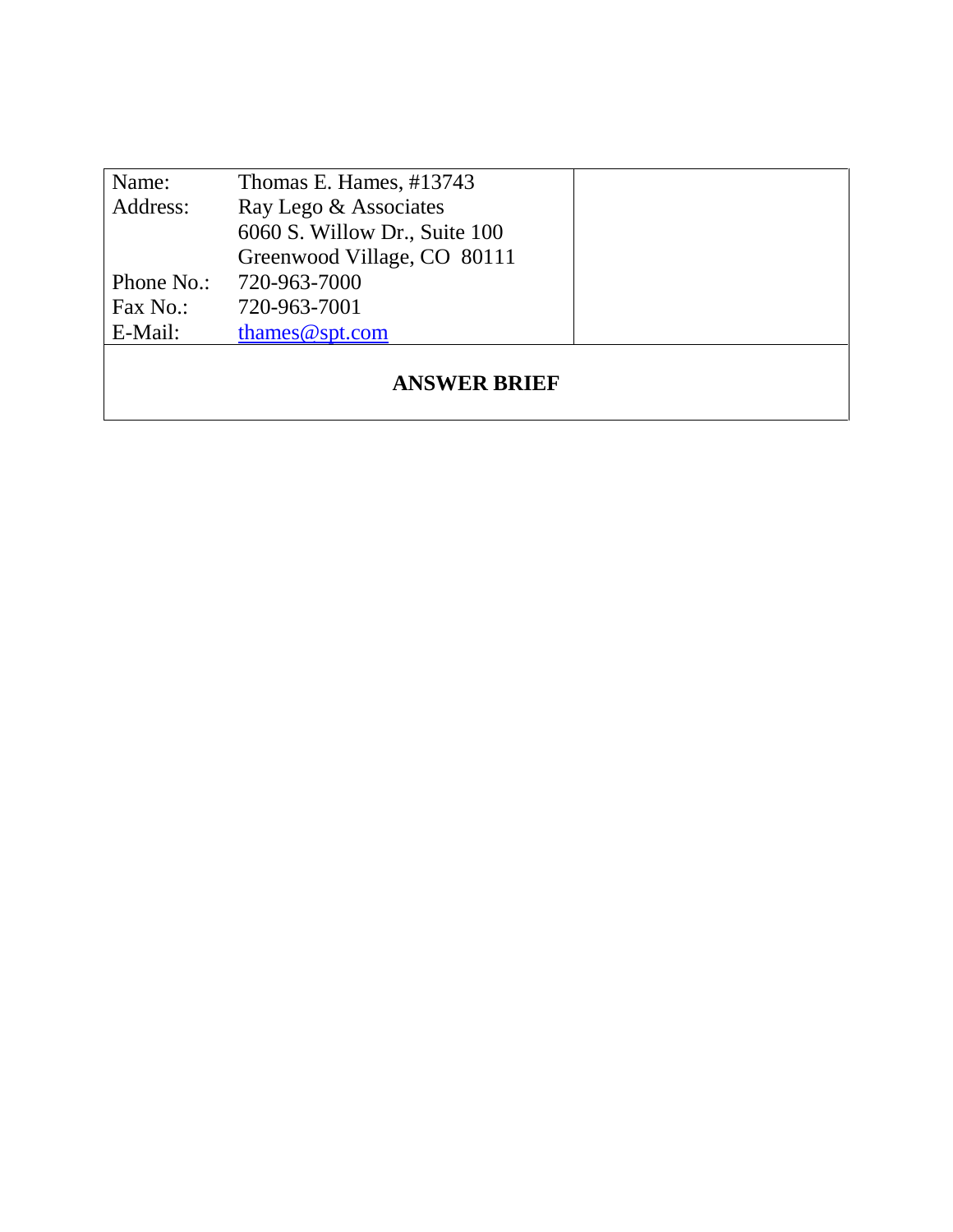# **CERTIFICATE OF COMPLIANCE**

I hereby certify that this brief complies with all requirements of C.A.R. 28 or C.A.R. 28.1, and C.A.R. 32, including all formatting requirements set forth in these rules. Specifically, the undersigned certifies that:

**The brief complies with the applicable word limits set forth in C.A.R. 28(g) or C.A.R. 28.1(g).**

 $X$  It contains 4,874 words (principal brief does not exceed 9,500 words; reply brief does not exceed 5,700 words).

## **The brief complies with the standard of review requirements set forth in C.A.R. 28(a)(7)(A) and/or C.A.R. 28(b).**

 **For each issue raised by the appellant**, the brief contains under a separate heading before the discussion of the issue, a concise statement: (1) of the applicable standard of appellate review with citation to authority; and (2) whether the issue was preserved, and, if preserved, the precise location in the record where the issue was raised and where the court ruled, not to an entire document.

 X **In response to each issue raised, the appellee** must provide under a separate heading before the discussion of the issue, a statement indicating whether appellee agrees with appellant's statements concerning the standard of review and preservation for appeal and, if not, why not.

**I acknowledge that my brief may be stricken if it fails to comply with any of the requirements of C.A.R. 28 or 28.1, and C.A.R. 32.**

> s/Alan Epstein Signature of attorney or party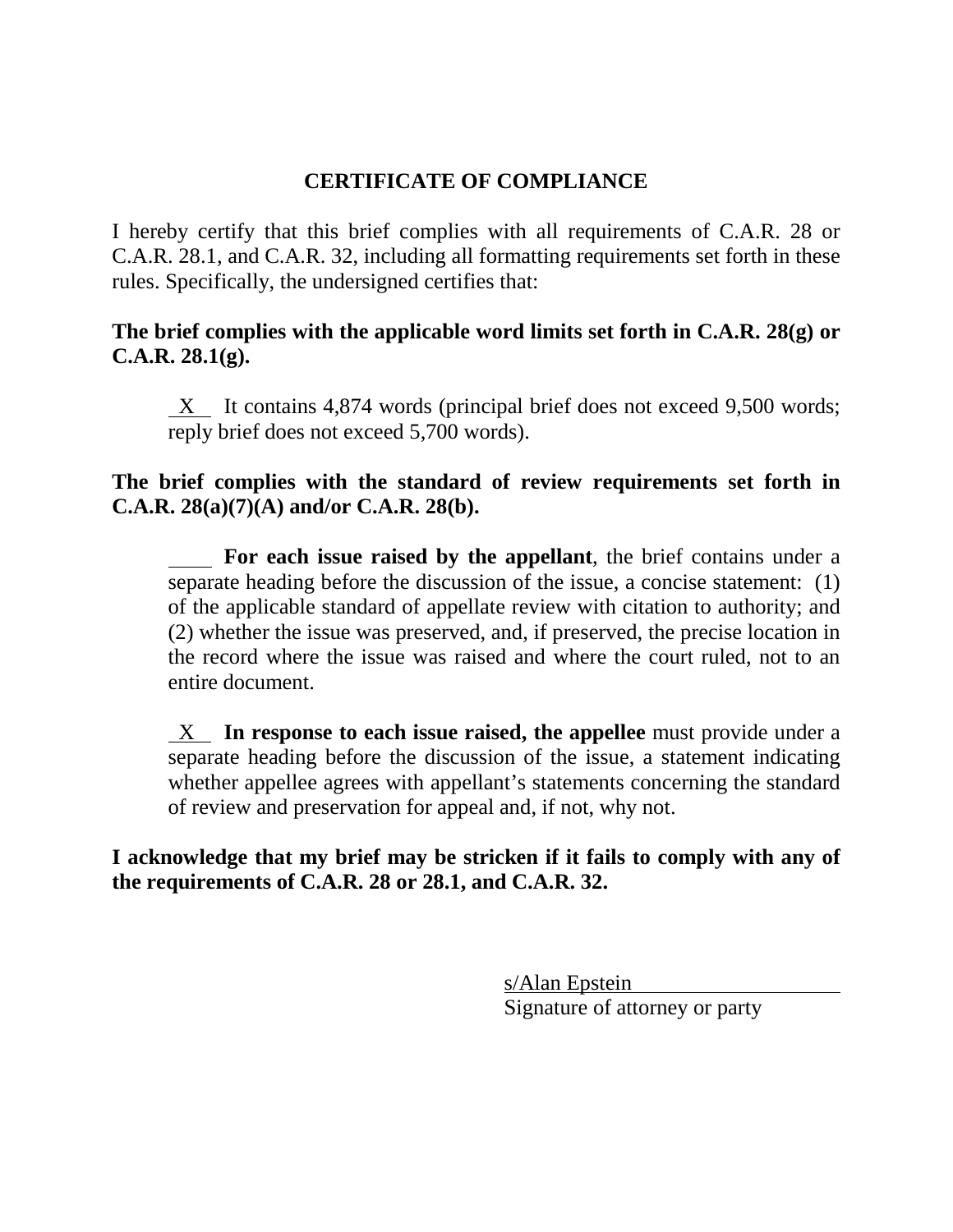# **TABLE OF CONTENTS**

| I.   |           |                                                                                                                                                                                                              |    |
|------|-----------|--------------------------------------------------------------------------------------------------------------------------------------------------------------------------------------------------------------|----|
| II.  |           |                                                                                                                                                                                                              |    |
|      | A.        |                                                                                                                                                                                                              |    |
|      | <b>B.</b> |                                                                                                                                                                                                              |    |
| III. |           |                                                                                                                                                                                                              |    |
| IV.  |           |                                                                                                                                                                                                              |    |
|      |           | The Court of Appeals Did Not Negate The Duty Imposed by H.B. 05-<br>1183 (C.R.S. $$12-47-801(4)(a)(I)$ ) Upon Social Hosts Not to Provide<br>"A Place" For Underage Drinking by Requiring "Actual Knowledge" |    |
| V.   |           |                                                                                                                                                                                                              | 22 |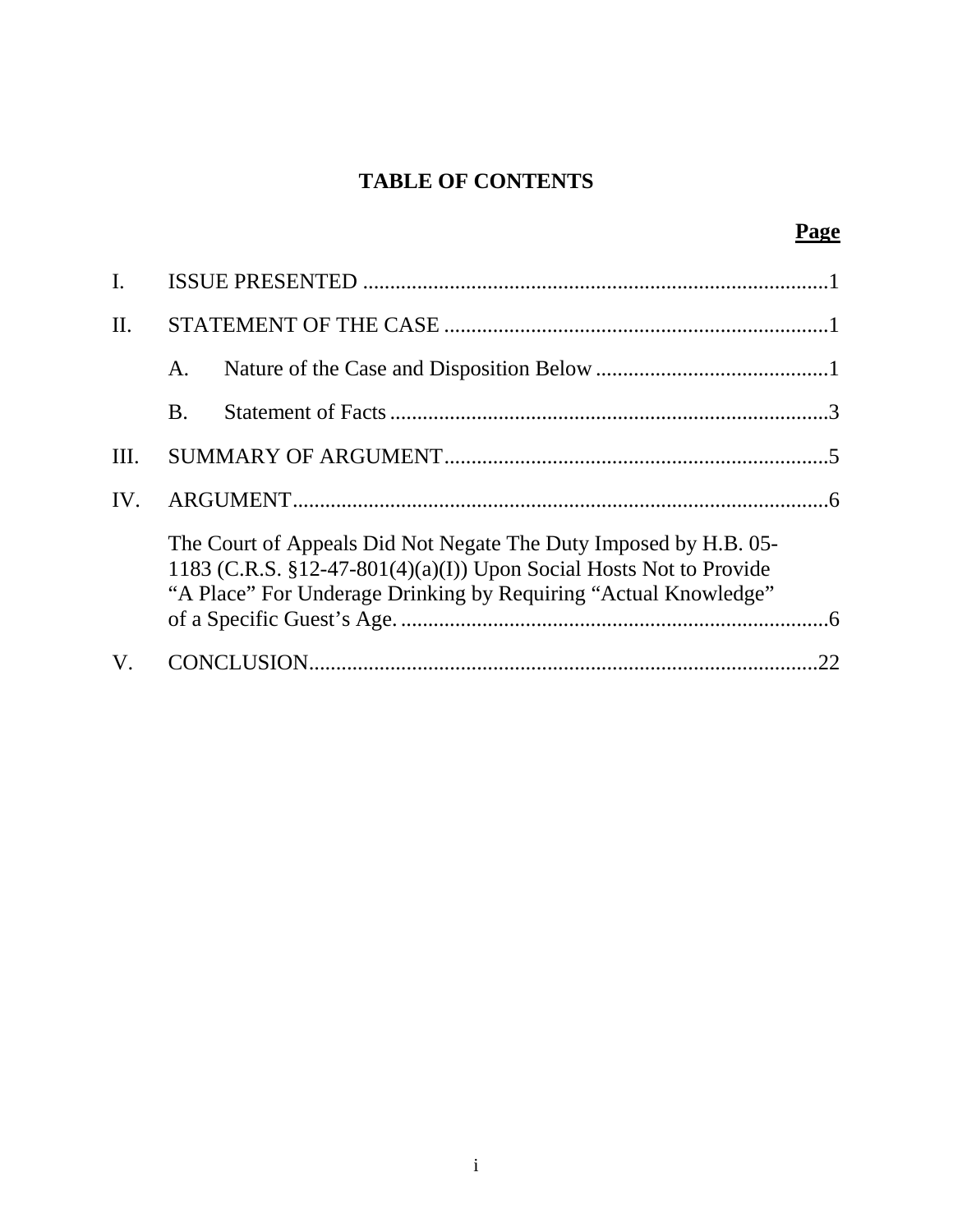# **TABLE OF AUTHORITIES**

| <b>Cases</b>                                  |
|-----------------------------------------------|
| Build It & They Will Drink, Inc. v. Strauch,  |
| Charlton v. Kimata,                           |
| Christoph for Aguero v. Colo. Commc'ns Corp., |
| Dickman v. Jackalope, Inc.,                   |
| Elston v. Union Pac. R.R. Co.,                |
| Floyd v. Bartley,                             |
| Forrest v. Lorrigan,                          |
| Hesse v. McClintic,                           |
| Hicks v. Londre,                              |
| Largo Corp. v. Crespin,                       |
| Lombard v. Colo. Outdoor Educ. Ctr., Inc.,    |
| Lyons v. Nasby,                               |
| Pierson v. Black Canyon Aggregates, Inc.,     |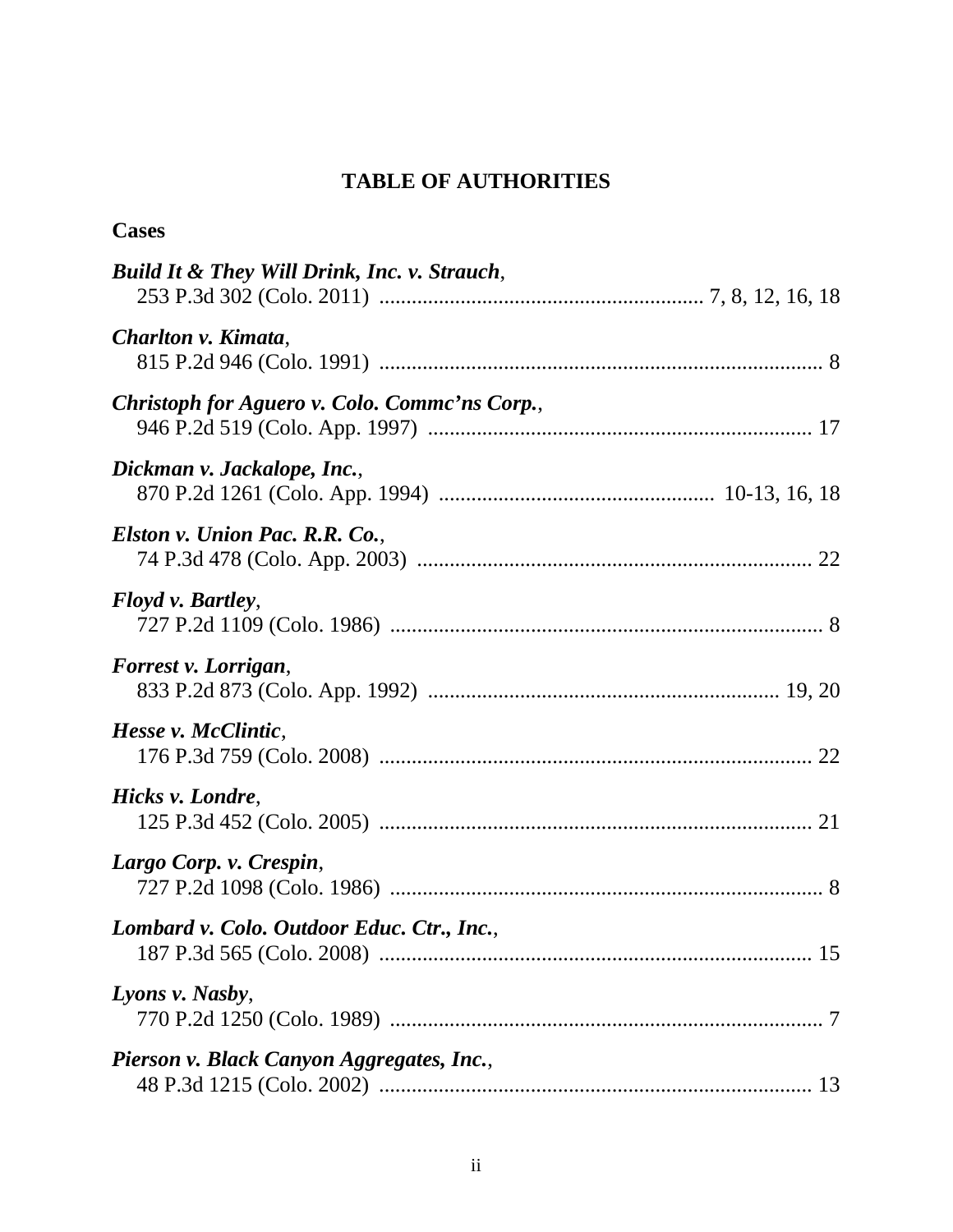| Preston v. Dupont,                                                    |  |
|-----------------------------------------------------------------------|--|
| Przekurat v. Torres,                                                  |  |
| Settle v. Basinger,                                                   |  |
| Sigman v. Seafood Ltd, P'ship,                                        |  |
| Stamp v. Vail Corp.,                                                  |  |
| State ex rel. Suthers v. Mandatory Poster Agency, Inc.,               |  |
| Vallagio at Inverness Residential Condo. Ass'n v. Metro. Homes, Inc., |  |
| Willis v. Strickland,                                                 |  |
| <b>Statutes and Other Authorities</b>                                 |  |
|                                                                       |  |
|                                                                       |  |
|                                                                       |  |
|                                                                       |  |
|                                                                       |  |
|                                                                       |  |
|                                                                       |  |
|                                                                       |  |
|                                                                       |  |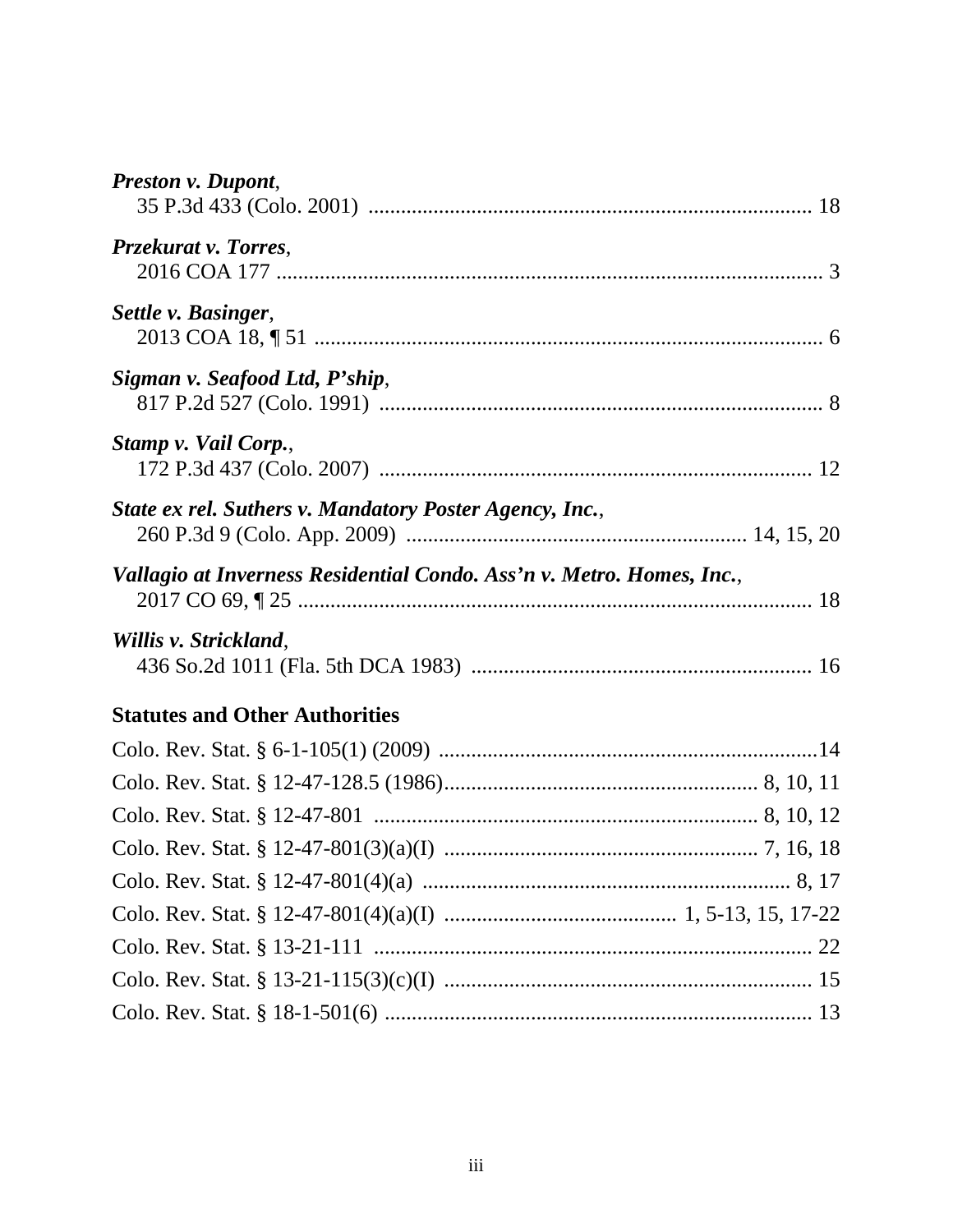### **I. ISSUE PRESENTED**

<span id="page-6-3"></span><span id="page-6-0"></span>Whether the Court of Appeals negated the duty imposed by H.B. 05-1183  $(C.R.S. §12-47-801(4)(a)(I))$  upon social hosts not to provide "a place" for underage drinking where the hosts threw a party and opened the venue to anyone of any age by requiring "actual knowledge" of a specific guest's age.

#### **II. STATEMENT OF THE CASE**

#### <span id="page-6-1"></span>A. Nature of the Case and Disposition Below

<span id="page-6-2"></span>Plaintiff, Jared Przekurat, brought this action under §12-47-801(4)(a)(I), C.R.S. against defendants, Christopher Torres, Samuel Stimson, Peter Stimson<sup>[1](#page-6-4)</sup>, and Mitchell Davis. (R. CF, pp. 70-75) Plaintiff alleged that on June 18, 2011, defendants Torres, Davis, and the Stimson brothers were college students residing at 3505 Moorhead Avenue, in Boulder, Colorado. Plaintiff alleged that on June 18, 2011, these defendants hosted a party at which party guests consumed alcohol. *Id*.

Plaintiff alleged that he attended defendants' party with two friends, Hank Sieck and Victor Mejia. Plaintiff alleged that at approximately 2:12 a.m., plaintiff, Sieck, and Mejia left the party in plaintiff's car. Plaintiff alleged that Sieck drove plaintiff's car while plaintiff rode in the front passenger seat. *Id*. Plaintiff alleged that Sieck drove eastbound on Colorado Highway 36 at a speed in excess of 100

 $\overline{a}$ 

<span id="page-6-4"></span><sup>1</sup> Samuel Stimson and Peter Stimson are brothers.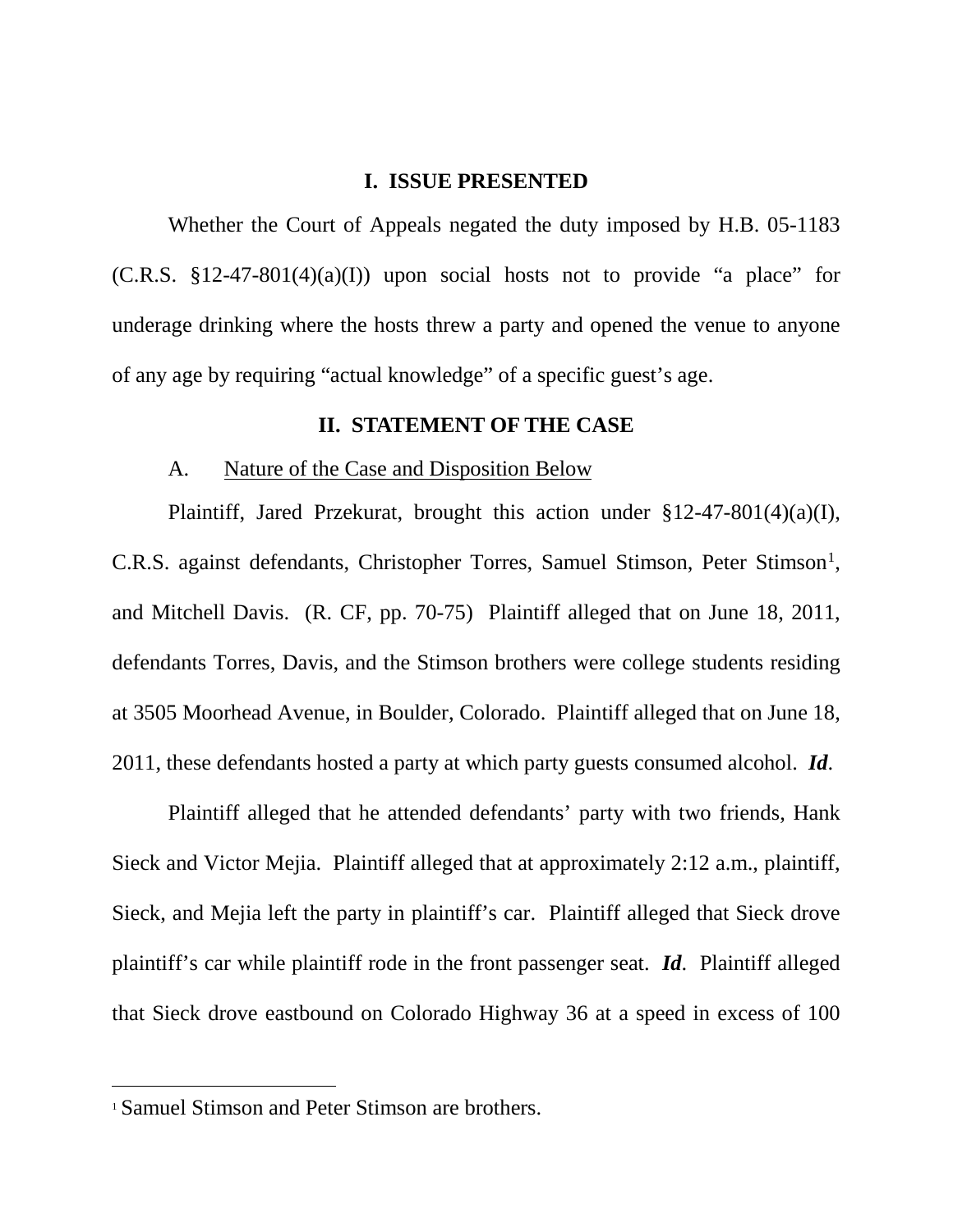mph, failed to negotiate a curve in the road, ran off the right side of the roadway, and collided into an embankment on the west side of the ditch. *Id*. at 72.

Plaintiff was ejected from the car and sustained bodily injury as the result of the one-car accident. *Id*. Sieck was intoxicated at the time of the accident after consuming alcohol at the party.

Plaintiff subsequently filed a second amended complaint to include Robert Allen Fix as a party defendant. (R. CF, pp. 828-837) Plaintiff alleged that defendant Fix also provided alcohol to and/or provided a place for Sieck to consume alcohol. *Id*. Plaintiff settled with Fix. (R. CF, pp. 2550-51) The trial court dismissed Fix as a party defendant. (R. CF, p. 2592)

Torres, Mitchell, and the Stimson brothers all moved for summary judgment. (Torres, CF, pp. 130-136; 368-376; 751-760; 844-45; 847; 850; Davis, CF, pp. 769-787; Peter Stimson, CF, pp. 410-412; 763-66; Samuel Stimson, R. CF, pp. 791-826)

The trial court granted defendants' motions for summary judgment. (R. CF, pp. 1275-79)

Just before Fix was dismissed as a party defendant, plaintiff moved to amend and for further consideration of the court's previous order granting the other defendants' summary judgment motions. (R. CF, pp. 2568-84) Plaintiff argued

2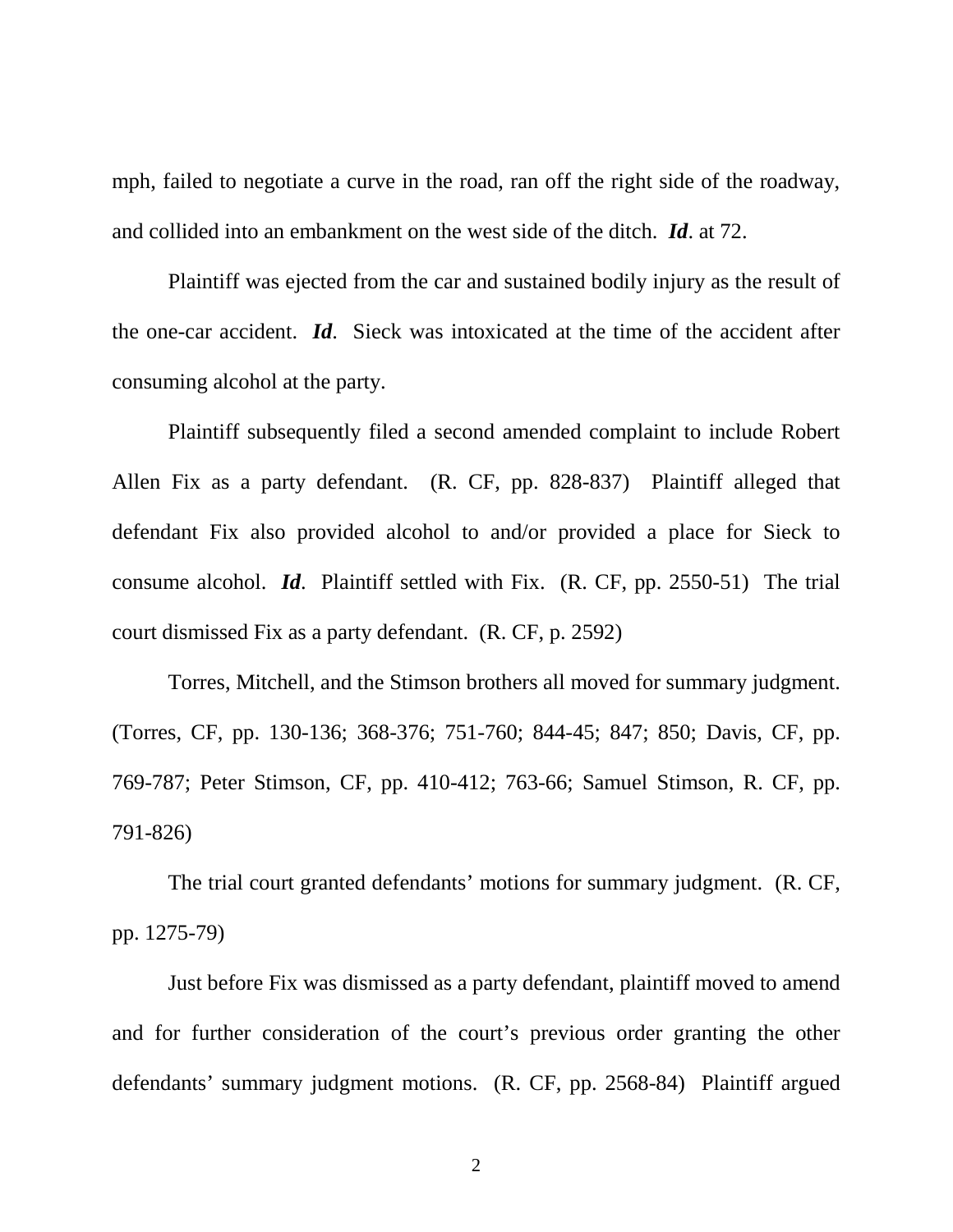that the district court judge who granted defendants' motions for summary judgment (The Honorable Bruce Langer) erred as a matter of law. *Id*. Plaintiff's motion to amend and for further consideration reiterated the same legal arguments plaintiff had advanced in his original response to defendants' motions for summary judgment. *Id*.

The district court (The Honorable Judith L. LaBuda presiding) denied plaintiff's motion. (R. CF, pp. 2755-59)

<span id="page-8-1"></span>Plaintiff appealed. (R. CF, pp. 2709-2716; 2776-2781) The Court of Appeals affirmed. *Przekurat v. Torres,* 2016 COA 177.

Plaintiff petitioned for writ of certiorari. This Court granted in part and denied in part plaintiff's petition for writ of certiorari.

B. Statement of Facts

<span id="page-8-0"></span>In June 2011, defendant Torres was residing in a house located at 3505 Moorhead Avenue in Boulder, Colorado. (Affidavit of Christopher Torres, R. CF, p. 135) Torres' roommates were Mitchell Davis and the Stimson brothers. *Id*.

On June 18, 2011, Torres, Davis, and Peter Stimson had a party to celebrate Davis' 24<sup>th</sup> birthday and Torres' and Fix's graduation from the University of Colorado. (Fix deposition, R. CF p. 883) At this time, Torres, Davis, and Peter Stimson were all over the age of 21.

3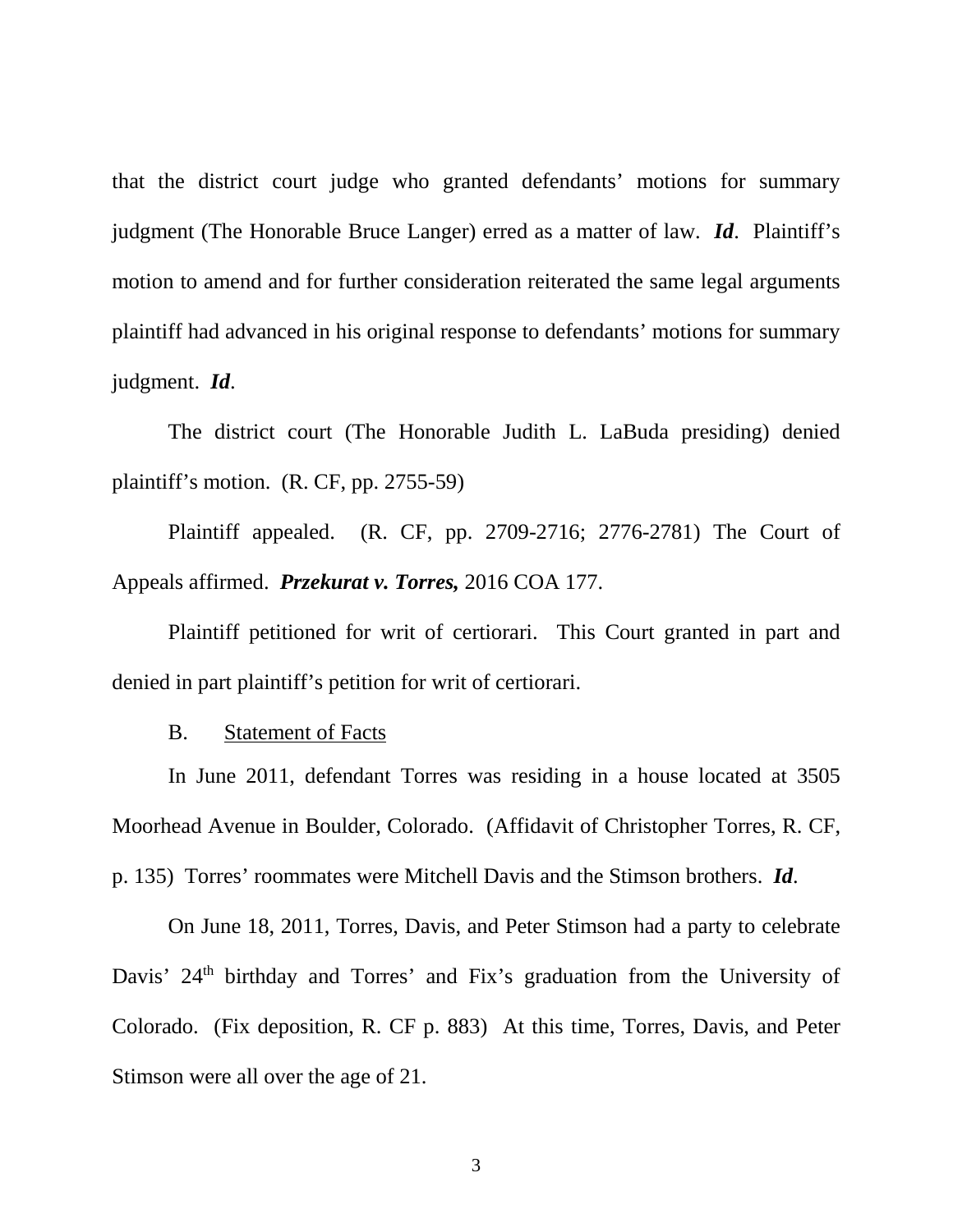Torres did not know either plaintiff or Sieck.<sup>[2](#page-9-0)</sup> (Torres affidavit, R. CF, p. 136) Torres did not invite either plaintiff or Sieck to the party, nor did Torres' roommates invite them to the party. *Id*. The reason plaintiff, Sieck, and Mejia attended the party was because Mejia had heard about the party by word of mouth through Fix. (Fix deposition, R. CF, p. 928)

At the time of the party, plaintiff was 21 years old and Sieck was 20 years old. However, Torres did not know that Sieck was under 21 years of age. *Id.*  Torres did not meet or interact with Sieck at the party. (Torres affidavit, R. CF, p. 136) Torres did not become aware that Sieck was 20 years old at the time of the party until the fall of 2012 when service of process was attempted on Torres. *Id.*  Therefore, Torres did not serve alcohol or provide a place to consume alcohol to a person (Sieck) whom Torres knew to be under 21 years old.

 $\overline{a}$ 

<span id="page-9-0"></span><sup>2</sup> Plaintiff suggests there is a question of fact whether Torres knew Sieck and Sieck's age. Plaintiff bases this contention on the trial court's order granting plaintiff's motion for reconsideration of the court's previous order granting Fix's motion for summary judgment. (R. CF pp. 2257-61) Plaintiff contends the same rationale the court employed with respect to Fix's motion for reconsideration should have compelled the court to grant plaintiff's motion to reconsider the summary judgment orders entered in favor of the other defendants. This contention is without merit. The reason the trial court granted plaintiff's motion for reconsideration with respect to Fix's summary judgment motion was that plaintiff presented evidence from which a jury could infer that Fix knew Sieck, Fix knew Sieck was at the party, and Fix knew that Sieck was under 21 years of age. *Id*. There is no such evidence in the record with respect to Torres.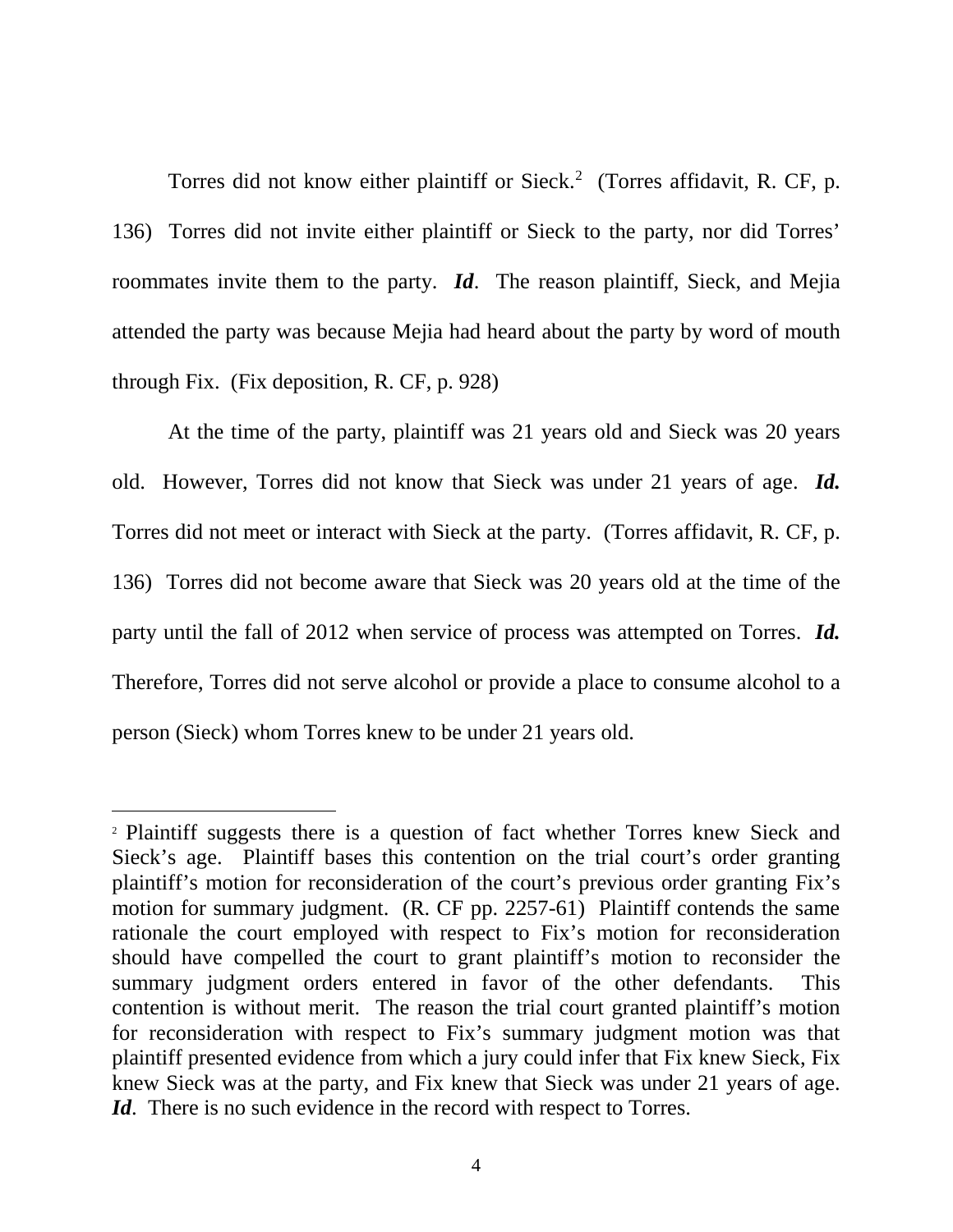Sieck consumed alcohol and became intoxicated at the party. Plaintiff, Sieck and Mejia left the party at approximately 2:10 a.m., with Sieck driving plaintiff's car and plaintiff riding as a passenger in the front seat of the car. Sieck drove at a speed in excess of 100 mph, lost control of the car, and collided with an embankment. Plaintiff was injured in the car accident.

#### **III. SUMMARY OF ARGUMENT**

<span id="page-10-1"></span><span id="page-10-0"></span>Section 12-47-801(4)(a)(I), C.R.S. imposes liability on a social host only where the host knowingly serves alcohol to a person under 21 years of age or provides a place to consume alcohol to a person the host knows to be under 21 years of age. The language of  $\S12-47-801(4)(a)(I)$ , C.R.S. is unambiguous. H.B. 05-1183 was intended to broaden the liability of a social host from simply providing alcohol to a minor to include providing *a place* to a minor to consume alcohol. But H.B. 05-1183 did nothing to alter the requirement that the social host actually know that the person to whom he provides alcohol, or to whom he provides a place to consume alcohol is a minor.

Assuming the statute was ambiguous, the legislative history does not support plaintiff's interpretation that the social host need not have actual knowledge that the person to whom he provided a place to consume alcohol was under 21.

5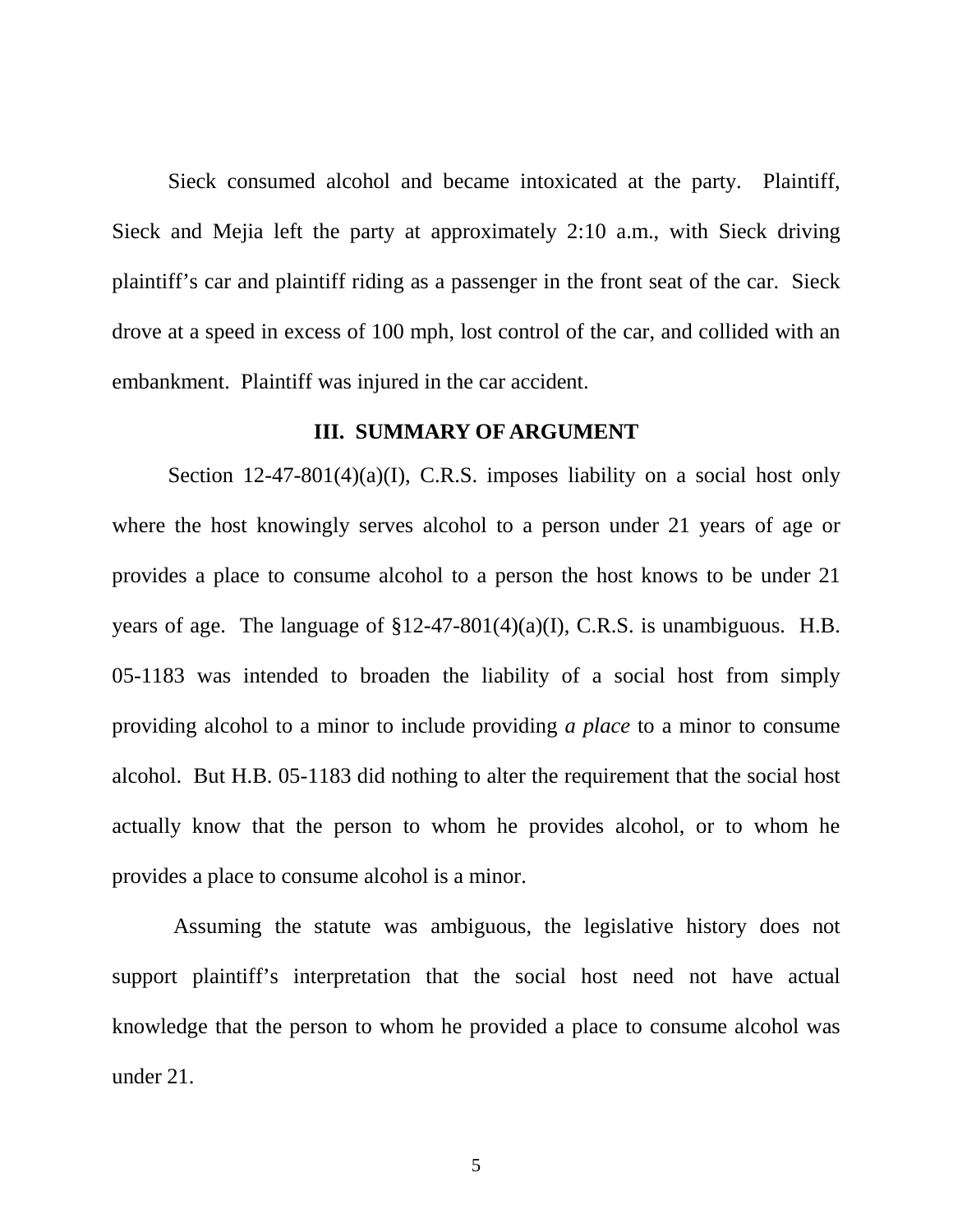Therefore, the trial court properly entered summary judgment in Torres' favor since he did not know Sieck or know that Sieck was under 21 years old at the time of the party.

#### **IV. ARGUMENT**

<span id="page-11-1"></span><span id="page-11-0"></span>The Court of Appeals Did Not Negate The Duty Imposed by H.B. 05- 1183 (C.R.S. §12-47-801(4)(a)(I)) Upon Social Hosts Not to Provide "A Place" For Underage Drinking by Requiring "Actual Knowledge" of a Specific Guest's Age.

**Standard of Review:** This Court reviews the granting of summary judgment *de novo*. *Settle v. Basinger*, 2013 COA 18, ¶51.

<span id="page-11-2"></span>**Preservation for Appeal:** Plaintiff preserved this issue for appeal.

\* \* \*

#### Introduction

The Court of Appeals did not, by requiring actual knowledge of a specific guest's age, negate the duty  $$12-47-801(4)(a)(I)$ , C.R.S. imposes upon social hosts not to provide "a place" for underage drinking. H.B. 05-1183 was enacted to expand a social host's liability from affirmatively furnishing alcohol to minors to also include providing a place for minors to consume alcoholic. But the plain legislative intent both before and after the enactment of H.B. 05-1183 was that the social host actually know the age of the person either to whom alcohol was provided, or to whom a place to consume alcohol was furnished. The Court of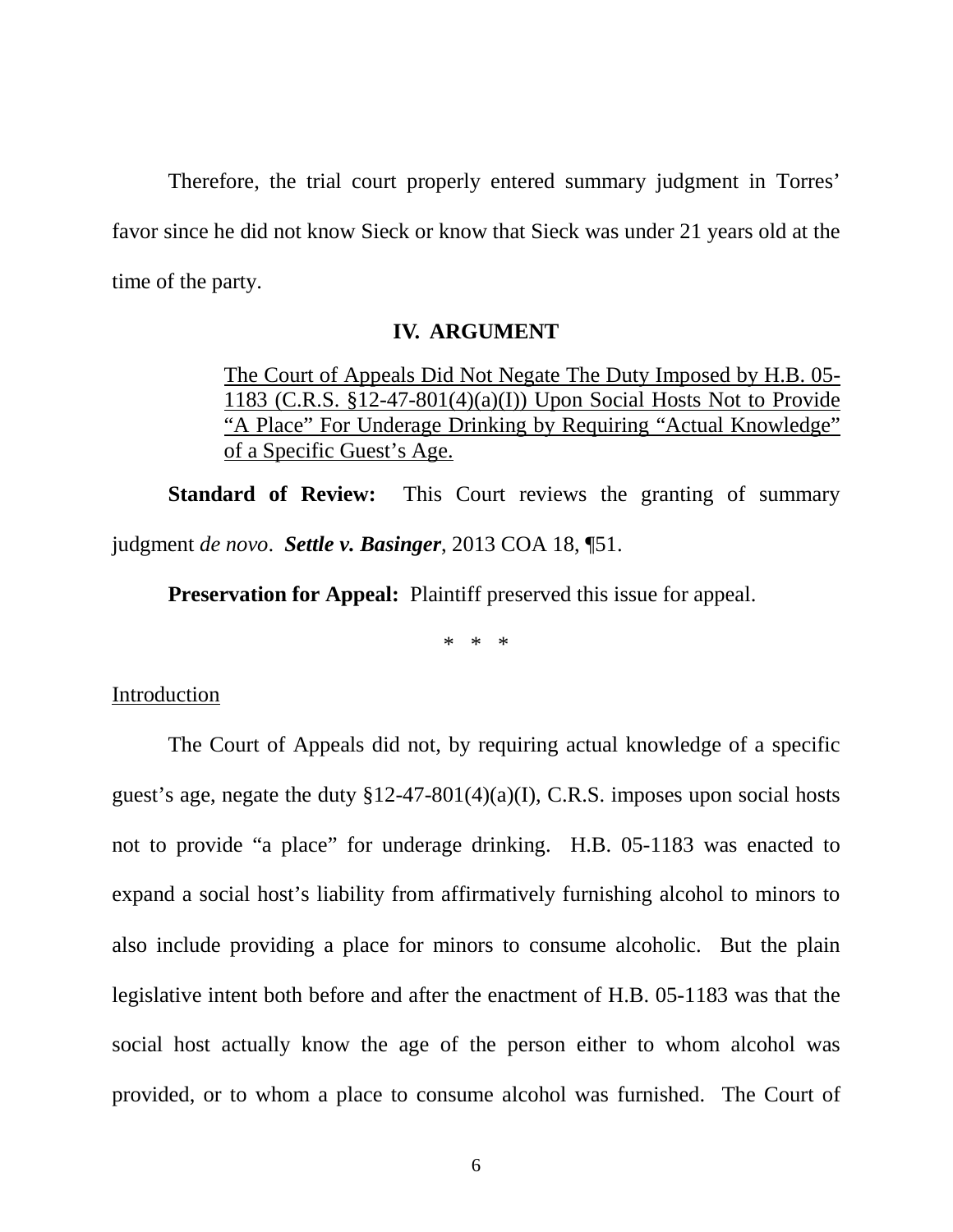Appeals no more negated the duty imposed by  $$12-47-801(4)(a)(I)$  on a social host than this Court negated the duty imposed on liquor licensees under §12-47- 801(3)(a)(I) (2010) by holding that a liquor licensee have "*actual knowledge* of the patron's intoxicated state" (emphasis added) to impose liability on the licensee in *Build It and They Will Drink v. Strauch*, 253 P.3d 302, 308 (Colo. 2011).

<span id="page-12-0"></span>The Court of Appeals correctly concluded that the language of §12-47-  $801(4)(a)(I)$  is unambiguous. But even if plaintiff's contention that the word "knowingly" in this statute was ambiguous, the legislative history of H.B. 05-1183 confirms that the Court of Appeals' interpretation was correct. The pertinent legislative history underscores the Legislature's intent to expand social host liability to include providing "a place" for a person under the age of 21 to consume an alcoholic beverage, but also confirms that actual knowledge of the person's age was still an intended requirement of H.B. 05-1183.

## History of Social Host Liability

<span id="page-12-1"></span>At common law, neither an intoxicated person nor a person injured by an intoxicated person had a remedy against the provider of the alcohol. *Lyons v. Nasby*, 770 P.2d 1250, 1253 (Colo. 1989). The rationale behind the rule was that the consumption of alcohol, rather than the provision of it, was the proximate cause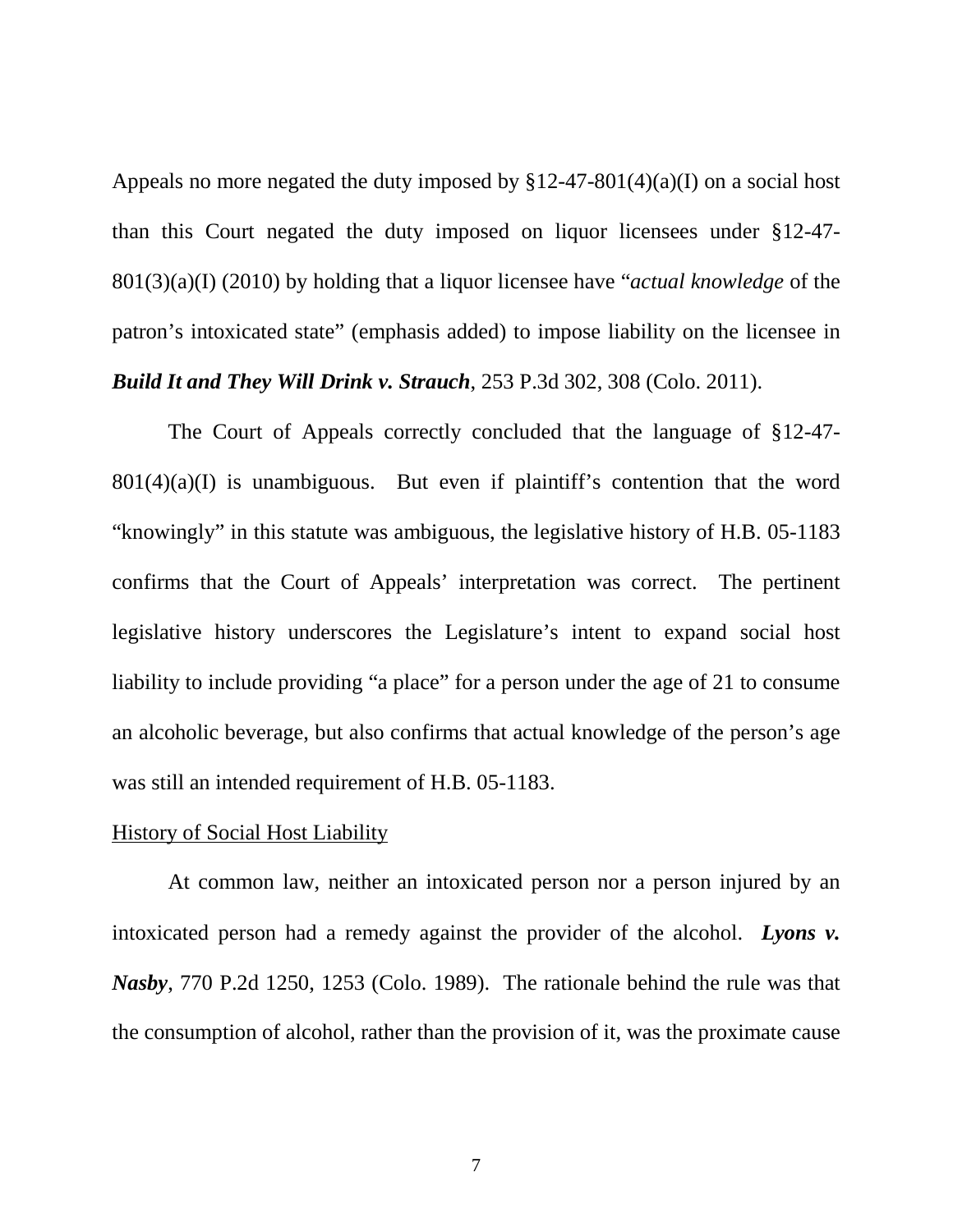<span id="page-13-4"></span>of any injuries suffered. *Sigman v. Seafood Ltd. P'ship*, 817 P.2d 527, 529 (Colo. 1991).

<span id="page-13-5"></span><span id="page-13-3"></span><span id="page-13-2"></span>In 1986, the Colorado Supreme Court recognized a common law dram shop action against vendors of alcoholic beverages by third parties injured by intoxicated persons. *Largo Corp. v. Crespin*, 727 P.2d 1098, 1103-04 (Colo. 1986); *Floyd v. Bartley*, 727 P.2d 1109, 1110 (Colo. 1986). In response, the Colorado General Assembly expressly abolished any common law cause of action against a vendor of alcohol or a social host who ". . . willfully and knowingly served any malt, vinous, or spirituous liquor to such person who was under the age of twenty-one years  $\dots$ ." Section 12-47-128.5, C.R.S. (1986) (the predecessor to §12-47-801(4)(a)(I), C.R.S.). *See Charlton v. Kimata*, 815 P.2d 946, 951 (Colo. 1991) (discussing the enactment of §12-47-128.5, C.R.S. (1986)). The dram shop statute not only abolished any common law cause of action against a vendor of alcoholic beverages or a social host who furnished alcoholic beverages, but also reinstated the common law rule that consumption of alcohol is the proximate cause of injuries inflicted by an intoxicated person. *Strauch*, 253 P.3d at 307.

<span id="page-13-1"></span>In 1997, the General Assembly replaced §12-47-128.5 with §12-47-801. 1997 Colo. Sess. L., pp. 284-285. The "social host" immunity section of the statute was contained in §12-47-801(4)(a), and provided as follows:

<span id="page-13-0"></span>8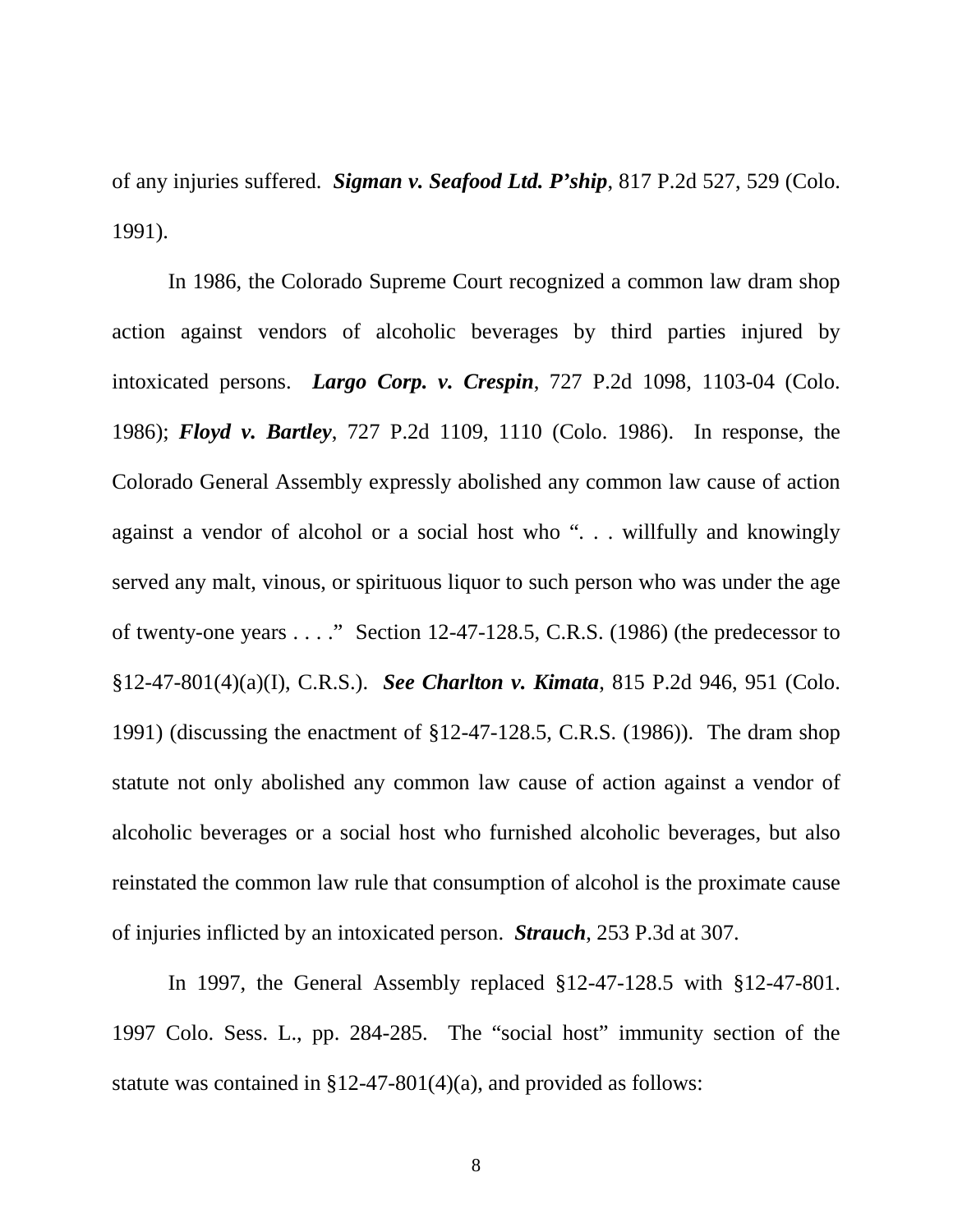No social host who furnishes any alcohol beverage is civilly liable to any injured individual or his or her estate for any injury to such individual or damage to any property suffered, including any action for wrongful death, because of the intoxication of any person due to the consumption of such alcohol beverages, except when:

(i) it is proven that the social host willfully and knowingly served any alcohol beverage to such person who was under the age of twenty-one years . . . .

Then, in 2005, the General Assembly amended the social host immunity

section to read as follows:

**SECTION 6.** 12-47-801(4)(a)(I), Colorado Revised Statutes, is amended to read:

**12-47-801. Civil liability – legislative declaration.** (4)(a) No social host who furnishes any alcohol beverage is civilly liable to any injured individual or his or her estate for any injury to such individual or damage to any property suffered, including any action for wrongful death, because of the intoxication of any person due to the consumption of such alcohol beverages, except when:

(I) It is proven that the social host willfully and knowingly served any alcohol beverage to such person who was under the age of twenty-one years OR KNOWINGLY PROVIDED THE PERSON UNDER THE AGE OF TWENTY-ONE A PLACE TO CONSUME AN ALCOHOLIC BEVERAGE . . .

2005 Colo. Sess. L., pp. 1244-45.

Plaintiff argues that the Court of Appeals incorrectly interpreted the current

version of  $$12-47-801(4)(a)(I)$ , C.R.S. to require that a social host have actual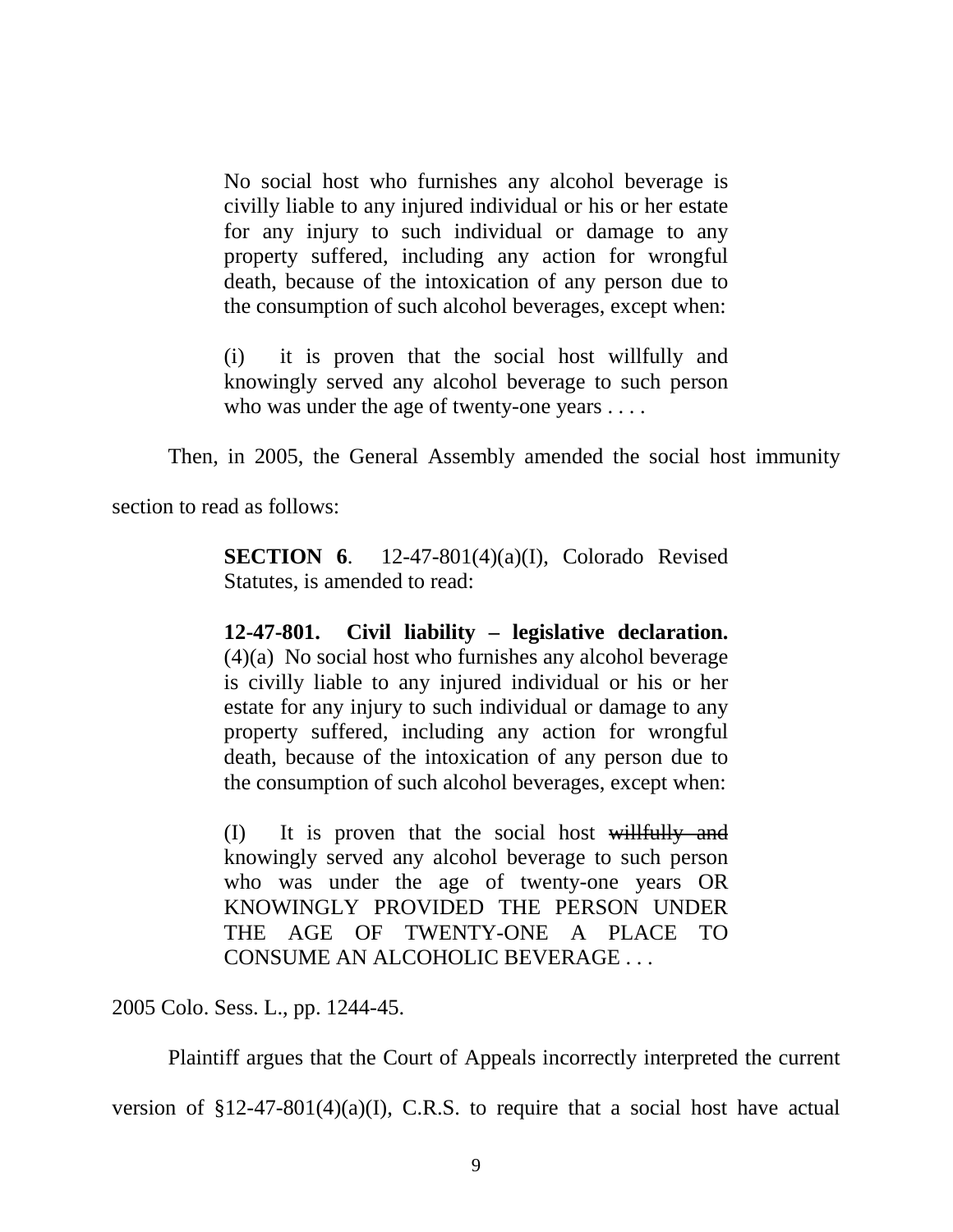knowledge that the person to whom he serves alcohol or furnishes a place to consume alcohol was under 21 years of age. Plaintiff's arguments are without merit.

# Section 12-47-801(4)(a)(I), C.R.S. Requires Actual Knowledge of the Person's Age.

Plaintiff argues that  $$12-47-801(4)(a)(I)$  only requires that the social host knowingly provide the underage person a place to consume alcohol, not that the social host actually know whether the person was underage. Plaintiff is incorrect.

<span id="page-15-0"></span>This argument was rejected by the Court of Appeals in *Dickman v. Jackalope, Inc.*, 870 P.2d 1261 (Colo. App. 1994). In *Dickman*, the defendant bar served alcoholic beverages to Dickman and Samantha Hunt. Neither Hunt nor Dickman were checked for identification while at the bar. At that time, Hunt was under 21 years of age. Later that evening, Hunt drove from the bar with Dickman as a passenger. Hunt lost control of the car, causing an accident which injured Dickman. Hunt was cited for driving under the influence of alcohol.

<span id="page-15-1"></span>Dickman brought an action against the bar under §12-47-128.5(3), C.R.S. (the predecessor to §12-47-801, C.R.S.). Dickman argued that the statutory language "... the licensee knowingly and willfully sold or served any malt, vinous, or spirituous liquor to such person who was under the age of twenty-one years . . ." meant that the licensee knowingly sold or served the alcohol, not that the person to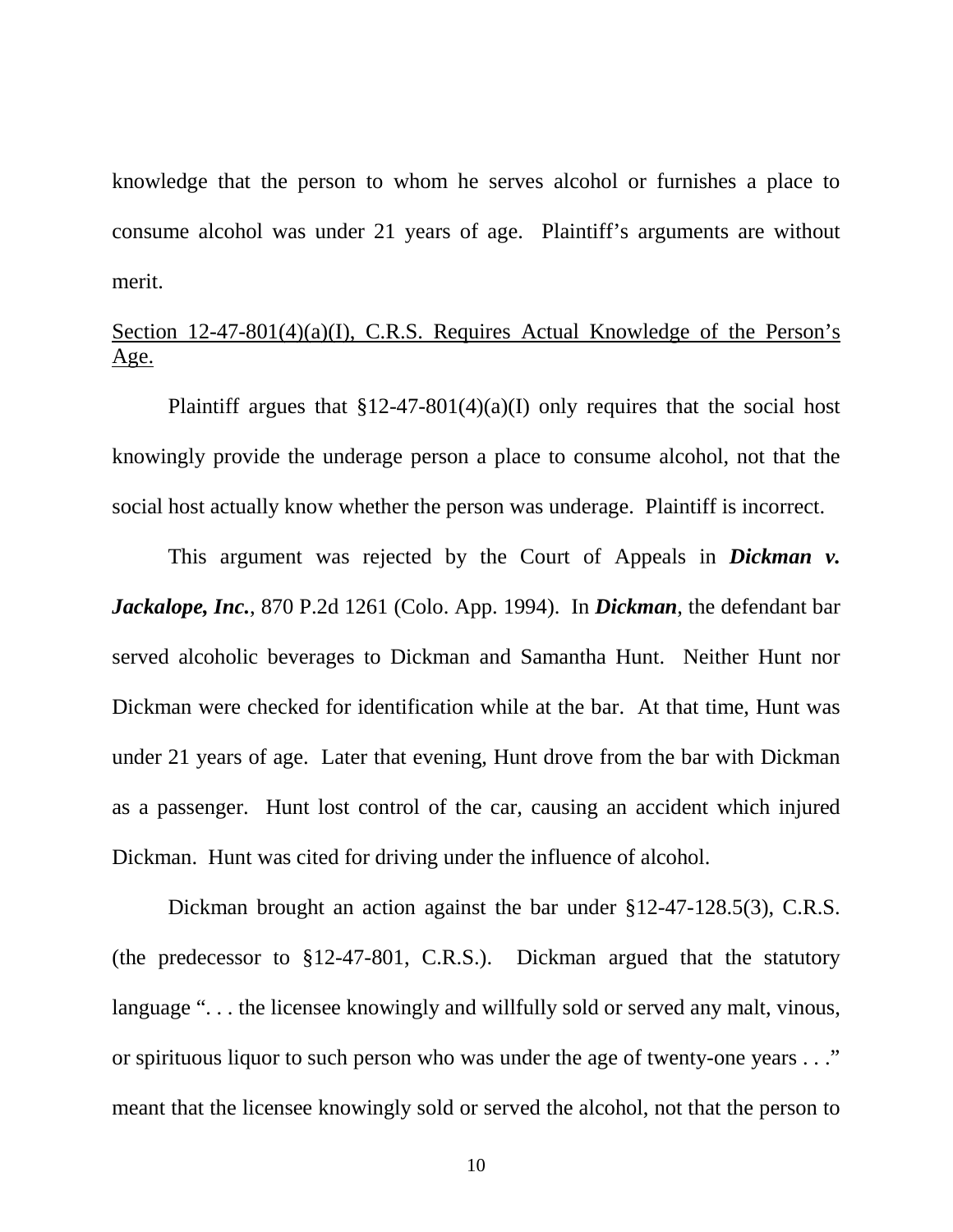whom the licensee served or sold alcohol was under the age of 21. The Court of Appeals disagreed. The Court reasoned:

> The terms 'willfully and knowingly' in §12-47-128.5 apply both to the words 'sold or served' and to the phrase 'to such person who was under the age of twenty-one years.' A different interpretation would render the 'willful and knowing' language meaningless since it is difficult to imagine any sales or service of alcohol by a licensee which are not deliberate.

870 P.2d at 1262.

Under *Dickman*, plaintiff's attempt to torture the language of §12-47-  $801(4)(a)$  to mean that the social host may be liable if he knowingly provides a place to consume an alcoholic beverage, but need not know that the person to whom he provided the place was under 21 necessarily fails. It is difficult to imagine a social host providing a place to consume alcohol without knowing he is doing so. The critical component of social host liability intended by the Legislature under  $$12-47-801(4)(a)(I)$  is that the social host know that the person to whom he provides a place to consume alcohol was under the age of 21.

In *Dickman*, the Court of Appeals rejected the same argument plaintiff advances here because:

> [A]ny vendor serving or selling alcohol to a minor would be essentially strictly liable for injuries suffered as the result of the minor's intoxication. Even a licensee who is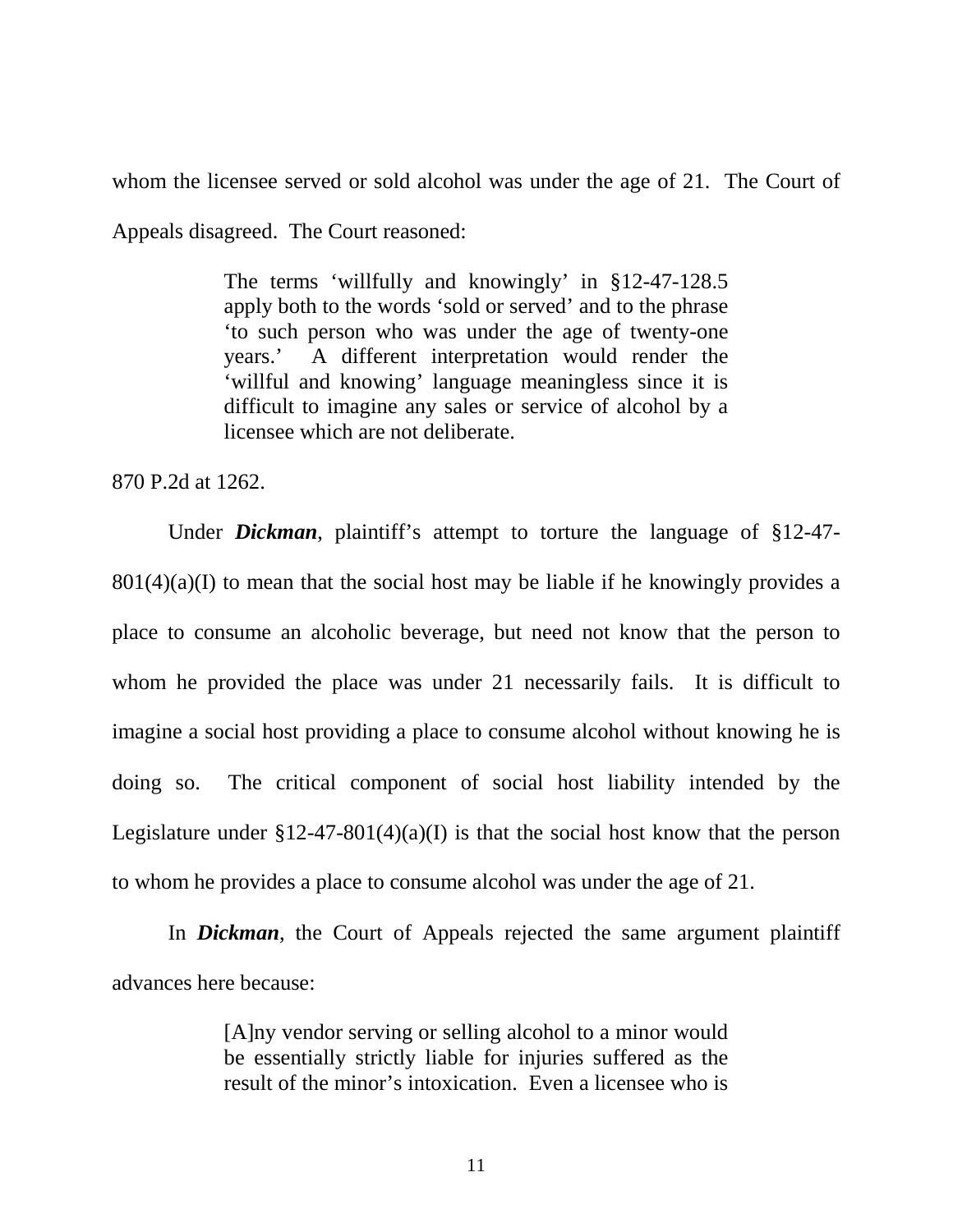deceived by a fraudulent proof of age would be exposed to civil liability under such an interpretation.

870 P.2d at 1264. Similarly, under plaintiff's interpretation of §12-47-801(4)(a)(I), any social host who entertains a large group of people, such as the defendants in this case, would be strictly liable even if the social host was deceived by a fraudulent proof of age. If Torres had "carded" Sieck before he entered the Moorhead residence and Sieck produced a fraudulent identification, under plaintiff's theory Torres would be liable even though Torres had no reason to doubt that Sieck was over 21 years of age.

Further, under plaintiff's interpretation of §12-47-801, licensees must have actual knowledge that they are serving a person who is under the age of 21 under subsection (3)(a)(I), *Strauch,* a social host must have actual knowledge that the person to whom he is serving alcohol is under 21 years of age under subsection (4)(a)(I), *Dickman,* but a person who provides a place to consume alcohol would be liable under subsection  $(4)(a)(I)$  even though he did not know that the person who consumed the alcohol was under 21 years old. That construction makes no sense.

<span id="page-17-0"></span>When this Court construes a statute, it reads and considers the statute as a whole and interprets it in a manner giving consistent, harmonious, and sensible effect to all of its parts. *Stamp v. Vail Corp.,* 172 P.3d 437, 444 (Colo. 2007). In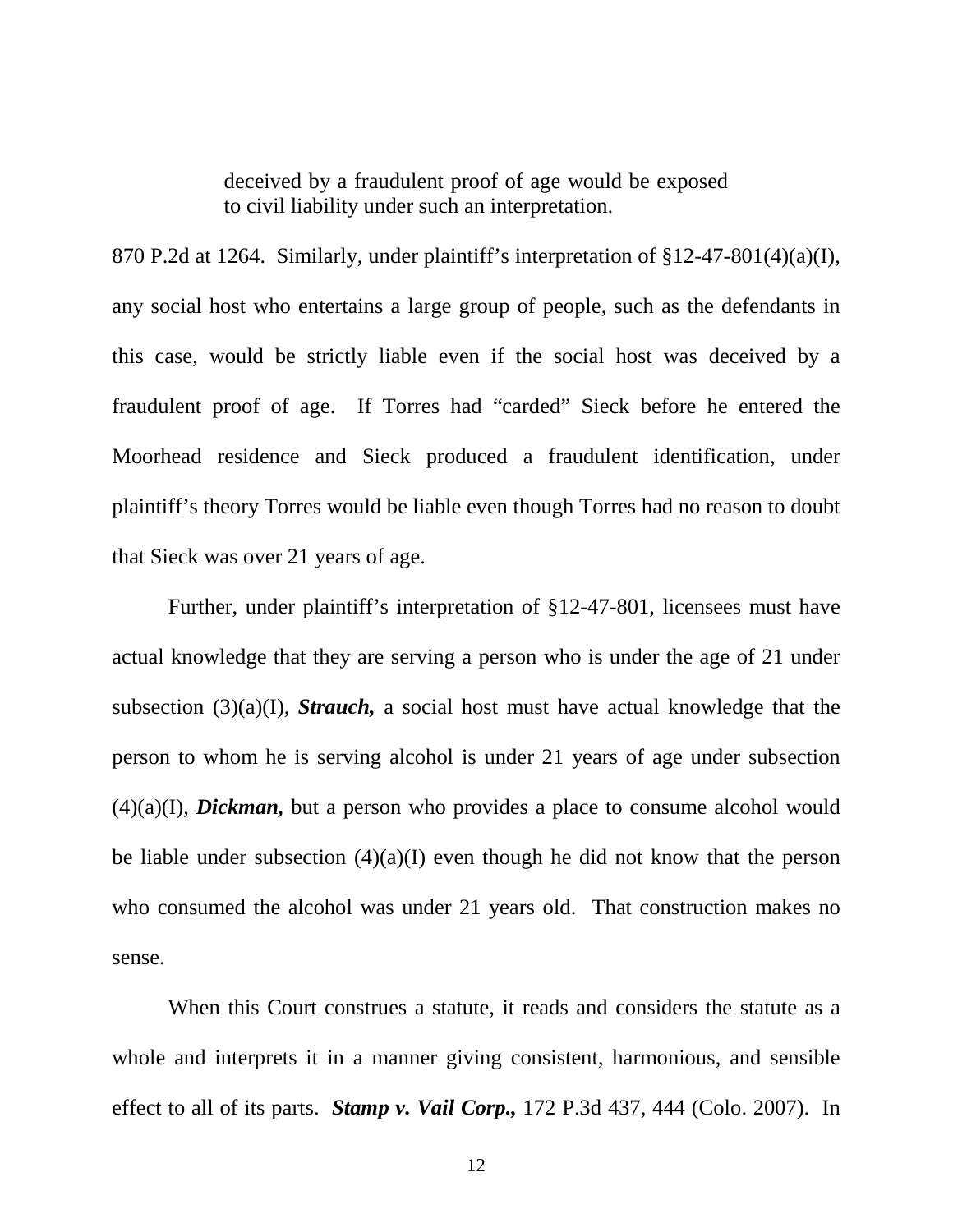<span id="page-18-0"></span>doing so, this Court does not interpret the statute so as to render any part of it either meaningless or absurd. *Pierson v. Black Canyon Aggregates, Inc.,* 48 P.3d 1215, 1220 (Colo. 2002). Plaintiff's interpretation of  $$12-47-801(4)(a)(I)$  is not consistent or sensible since the legislature could not have intended to immunize licensees and social hosts from liability absent actual knowledge that the person to whom they are providing alcohol is under 21 years of age, but to hold strictly liable a social host who provides a place to consume an alcoholic beverage.

Plaintiff also argues that the Court of Appeals' reasoning in *Dickman* does not apply to the 2005 amendments to  $\S 12-47-801(4)(a)(I)$ . Plaintiff argues that changing the "standard" for social host liability from "willfully and knowingly" to "knowingly" eliminated the requirement of actual knowledge of the age of the person to whom the social host provided an alcoholic beverage, or provided a place to consume an alcoholic beverage. Plaintiff is incorrect.

<span id="page-18-1"></span>First, plaintiff does not explain how removing the word "willfully" from "willfully and knowingly" changed the word "knowingly" to the phrase "knew or should have known." The terms "knowingly" and "willfully" in a legal context are essentially synonymous. For example, under §18-1-501(6), C.R.S., "a person acts 'knowingly' *or* 'willfully' with respect to conduct or to a circumstance described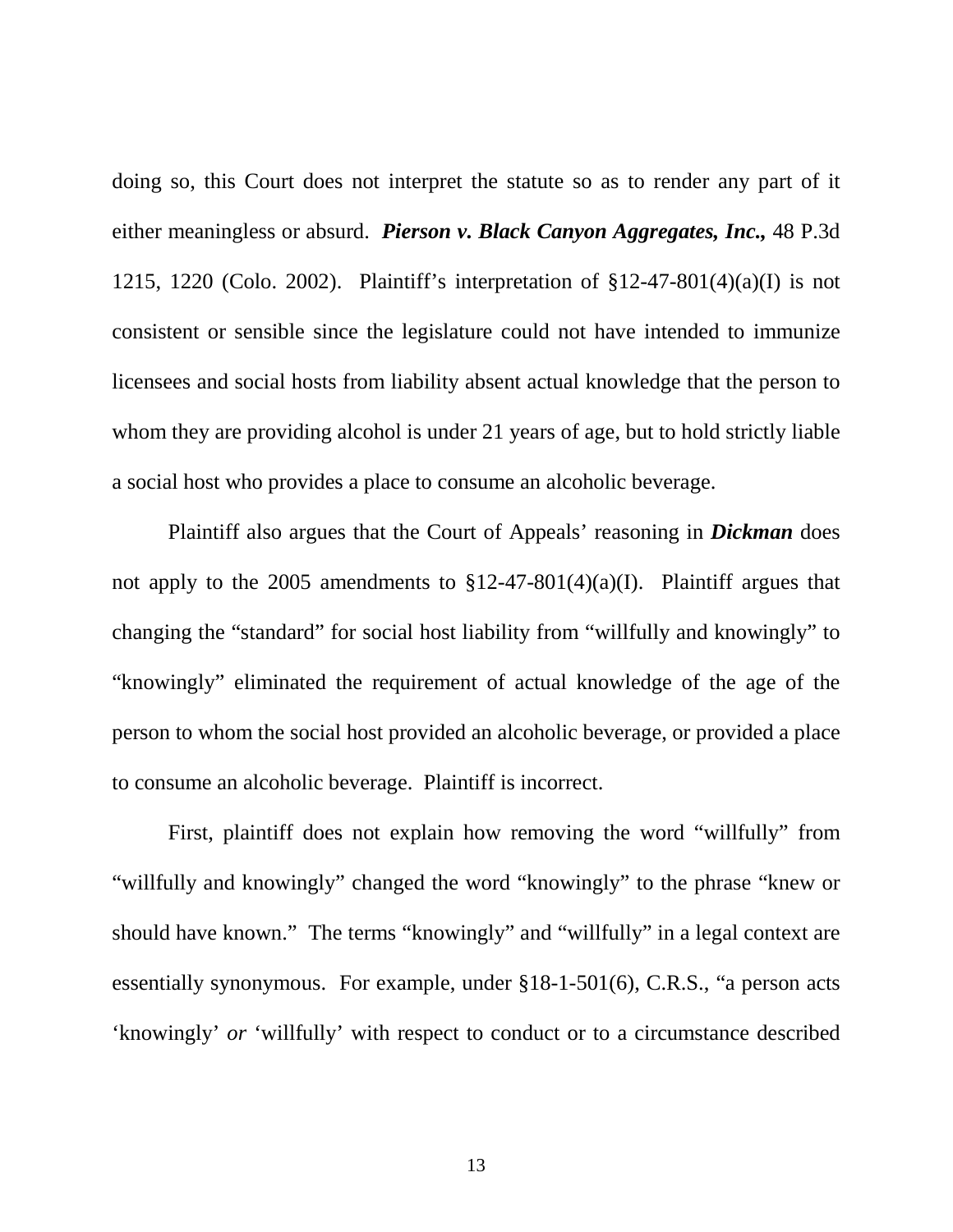by a statute defining an offense when he is aware that his conduct is of such nature and that such circumstance exists." (Emphasis added)

<span id="page-19-1"></span><span id="page-19-0"></span>And the General Assembly is well aware of the distinction between actual knowledge (knowingly) and constructive knowledge (knew or should have known). In *State ex rel Suthers v. Mandatory Poster Agency, Inc.*, 260 P.3d 9 (Colo. App. 2009), the Court of Appeals interpreted the word "knowingly" as used in §6-1-105(1), C.R.S. (2009) of the Colorado Consumer Protection Act ("CCPA"). In *Suthers*, the State argued (as plaintiff argues here) that the term "knowingly" meant "knew or should have known." The Court of Appeals disagreed:

> Certain CCPA subsections, including those at issue here, required that a person 'knowingly' commit a deceptive trade practice. [Cite] Other provisions provide liability where the person committing the deceptive trade practice 'knows or should know' of the misrepresentation. [Cite] Thus, the Legislature chose to limit liability to circumstances where the violator has actual knowledge in certain subsections, while other subsections premise a violation on actual or constructive knowledge. The different mental states required to violate certain subsections reflect the Legislature's recognition that actual and constructive knowledge are distinct terms. [Cite]

> The state argues that the CCPA's underlying public policy of protecting consumers supports interpreting 'knowingly' as requiring actual or constructive knowledge. However, because the Legislature's intent is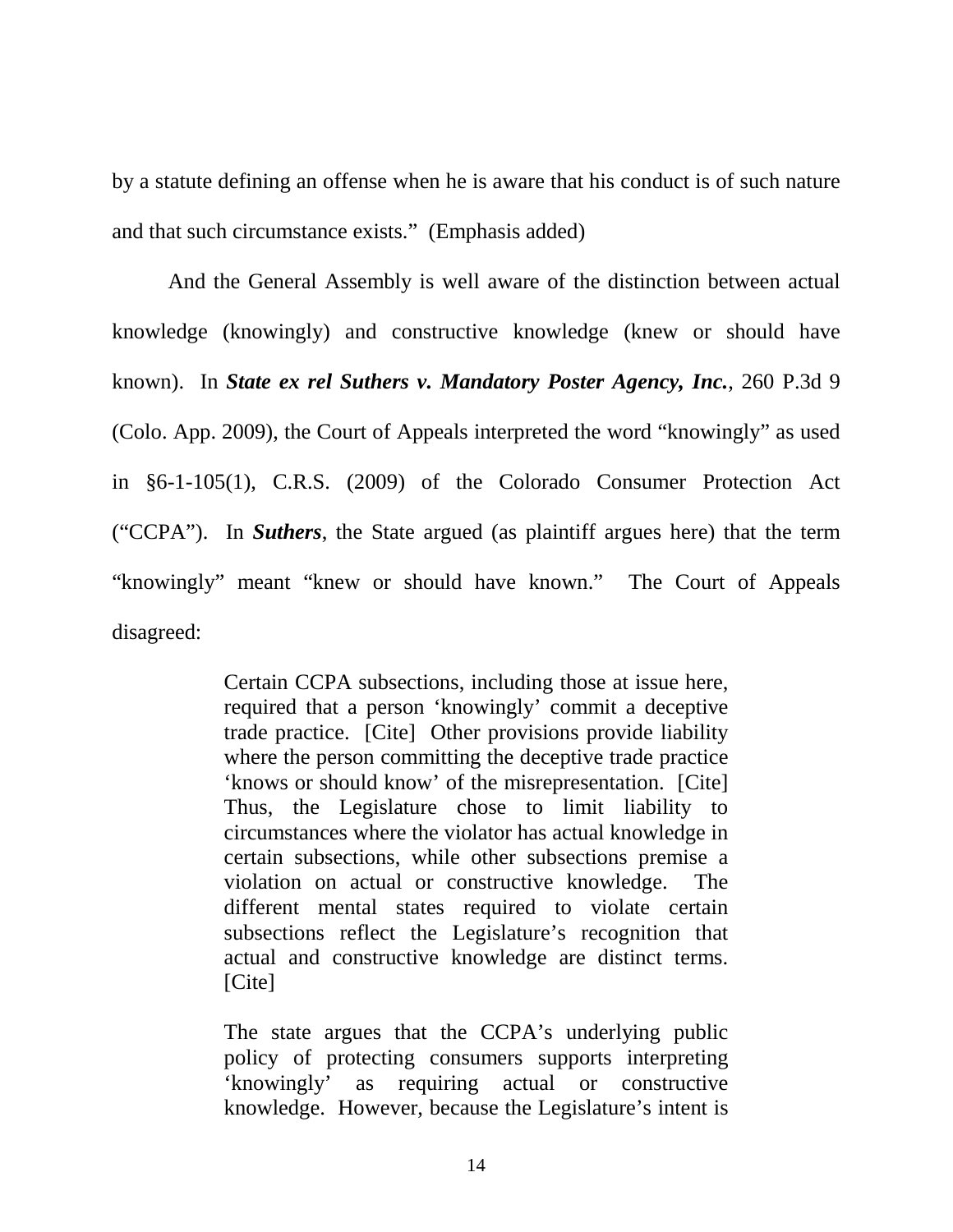clear, we need not resort to other statutory interpretation principles. Moreover, the Legislature chose to impose differing state of mind requirements for certain violations, and we will not substitute our judgment for the General Assembly's. [Cite]

<span id="page-20-1"></span>260 P.3d at 14.

Similarly, the General Assembly was aware that employing the word "knowingly" in §12-47-801(4)(a)(I) connoted actual knowledge. Had the General Assembly intended to impose liability on a social host for constructive knowledge, it would have employed the phrase "knows or should know" instead. *Suthers.* 

<span id="page-20-2"></span>To further illustrate the General Assembly's awareness of the distinction between actual and constructive knowledge, it used the phrase "knew or should have known" in describing the duty a landowner owes an invitee under the Premises Liability Act. Section 13-21-115(3)(c)(I), C.R.S. *See Lombard v. Colo. Outdoor Educ. Ctr., Inc, 187 P.3d 565, 571 (Colo. 2008) ("Colorado courts have* consistently held that the phrase 'knew or should have known' is satisfied by actual or constructive knowledge, also referred to as the knowledge that one exercising reasonable diligence should have.").

Further support for the Court of Appeals' reasoning that the Legislature intended actual knowledge of the person's age under  $$12-47-801(4)(a)(I)$  is

<span id="page-20-0"></span>15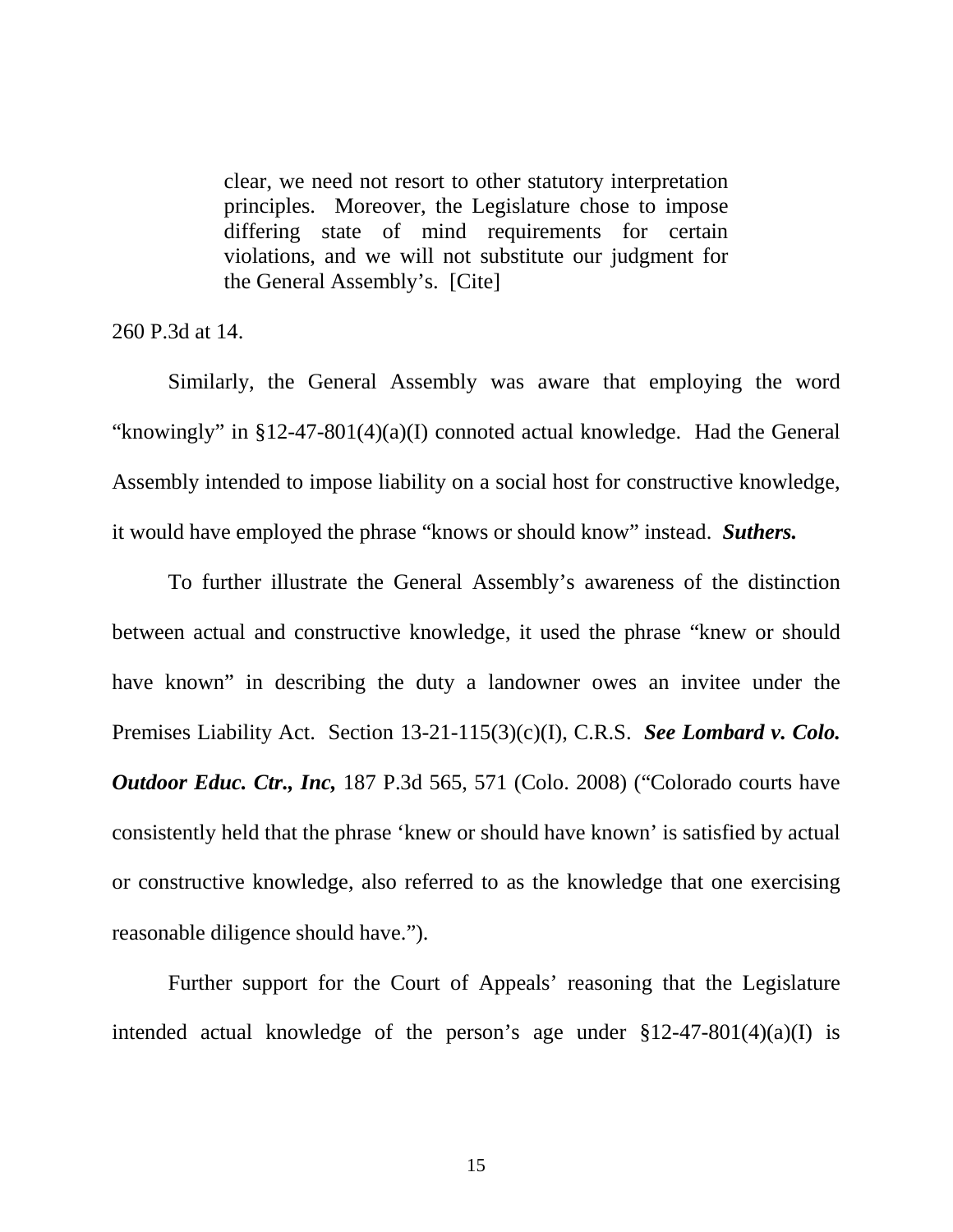provided by this Court's *Strauch* decision. There, the Supreme Court, interpreting licensee liability under §12-47-801(3)(a)(I), stated:

> <span id="page-21-2"></span>As a result, liability depends on a finding that the liquor licensee *had a particular mental state*. In fact, this standard requires proof of a relatively high level of fault, because it turns on the licensee having *actual knowledge* of the patron's intoxicated state and willfully serving alcohol to the person anyway. It would not be enough that the licensee 'should have known' that the person was visibly intoxicated. (Emphasis added)

<span id="page-21-0"></span>253 P.3d at 308. The statutory language this Court was interpreting in *Strauch*  was the mirror image of the language the Court of Appeals was interpreting in *Dickman.* Both decisions focused on the word "knowingly" and concluded the word meant actual knowledge, not constructive knowledge.

<span id="page-21-1"></span>Plaintiff argues that requiring actual knowledge would allow parents to leave dixie cups with Margaritas in their back yard and permit neighborhood children to come into the yard and drink them. In plaintiff's example, the parents know they are providing *children* a place to consume alcohol. Those parents have actual knowledge. Sieck was not a child and plaintiff has never suggested that Torres could have known Sieck was under 21 just by looking at him. *Cf. Willis v. Strickland,* 436 So.2d 1011, 1012 (Fla. App. 1983) ("The appearance of a person alone can impart knowledge of his or her age within certain ranges and to certain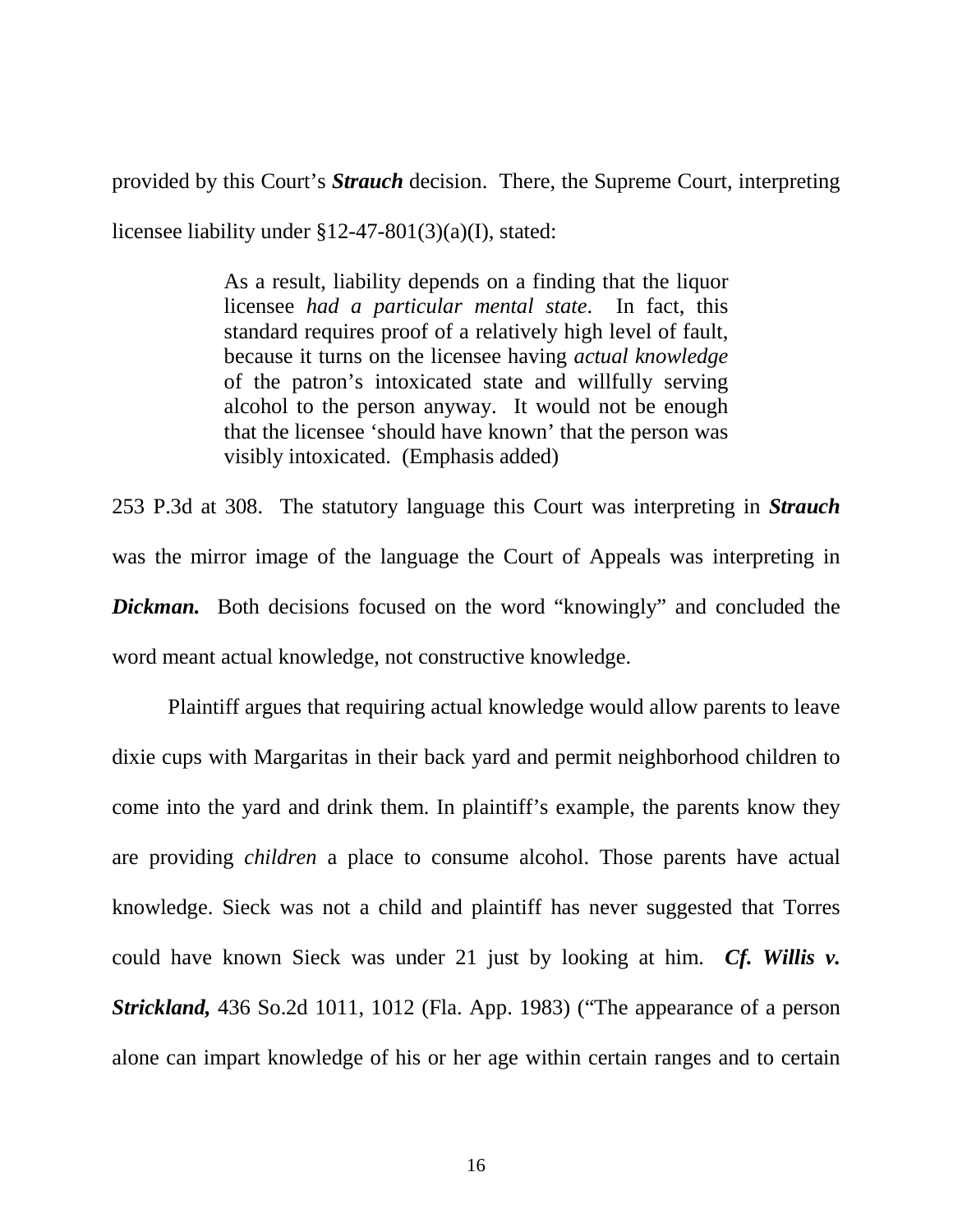<span id="page-22-0"></span>degrees of certainty"), cited in *Christoph for Aguero v. Colo. Commc'ns Corp.,*  946 P.2d 519, 522-3 (Colo. App. 1997).

Plaintiff also argues that the sentence structure of  $\S 12-47-801(4)(a)$  must be read to impose liability on a social host who has a party at which *any person* is under the age of 21. (Op. br. at 26-28) Plaintiff argues that so long as *any person* who attended the party at the Moorhead residence and consumed alcohol there was under 21, Torres should be liable. This interpretation of the statute would lead to the following absurd result: Assume Sieck was over 21 years of age at the time of the party. Plaintiff contends that other guests at the party, including Steven Maury, was under 21. Both Sieck and Steven Maury consumed alcohol and became intoxicated. Since Steven Maury was *any person,* Torres would be liable for plaintiff's injuries even though there was no proximate causation between Torres' provision of a place to consume alcohol to *any person* under 21- Steven Maury and plaintiff's injuries caused by the over-21 Sieck.

#### <span id="page-22-1"></span>Section  $12-47-801(4)(a)(I)$ , C.R.S. is Not Ambiguous.

Next, plaintiff interprets the 2005 amendment to  $$12-47-801(4)(a)(I)$  as eliminating actual knowledge of a person's age as a liability prerequisite by resorting to legislative history. However, when the language of a statute is clear and unambiguous, the appellate courts apply the statute as written and do not resort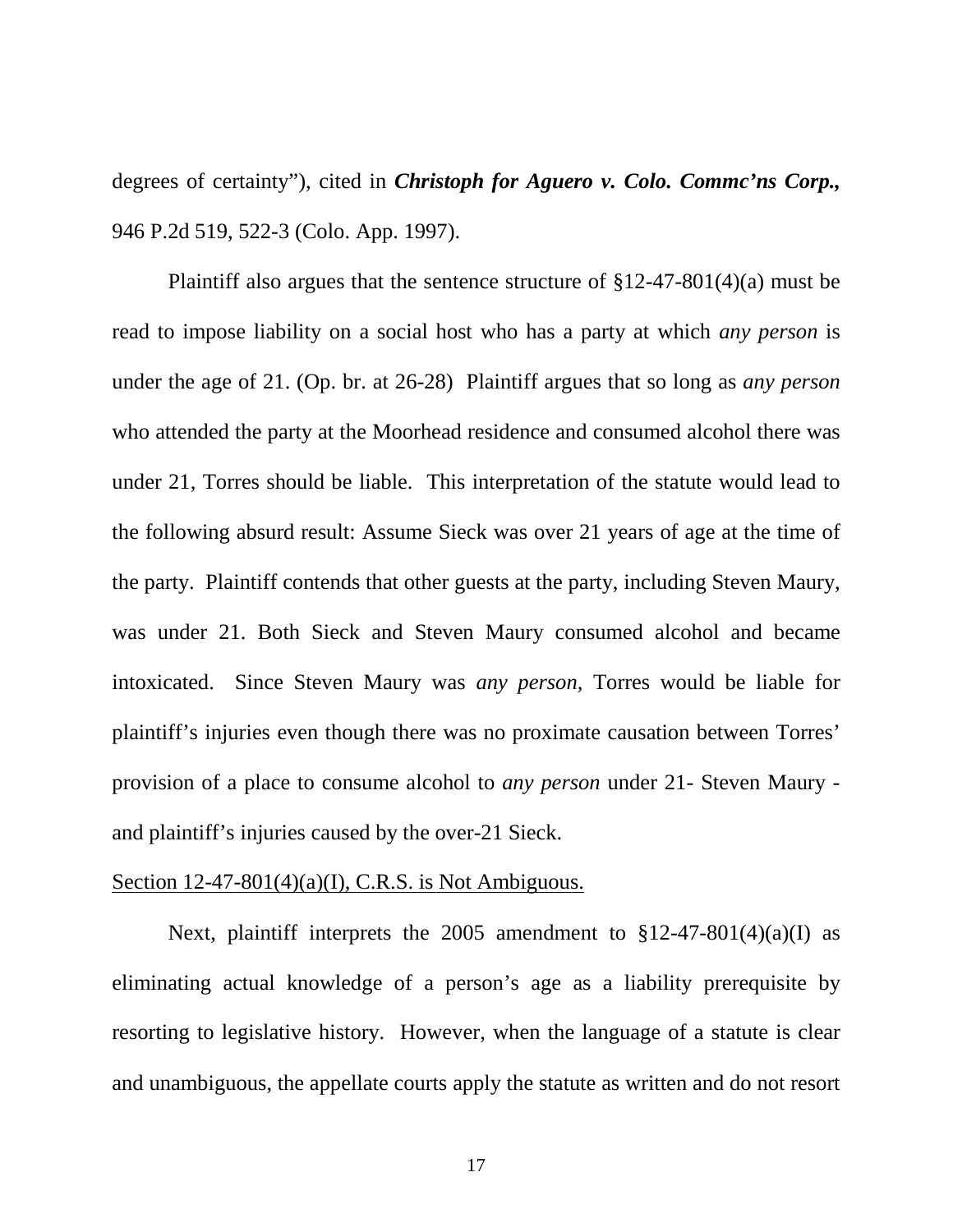<span id="page-23-2"></span><span id="page-23-1"></span>to the interpretive rules of statutory construction. *Preston v. Dupont*, 35 P.3d 433, 437 (Colo. 2001). Only where statutory language is ambiguous do the courts consider legislative history to interpret statutory language. *Vallagio at Inverness Residential Condo. Ass'n v. Metro. Homes, Inc.,* 2017 CO 69, ¶25.

The Court of Appeals concluded that  $$12-47-801(4)(a)(I)$  is unambiguous. The Court was correct. Virtually the same language and sentence structure was interpreted by the Court of Appeals in *Dickman*. There, the Court held that ". . . under the *plain language* of this statute a licensee may be held civilly liable only if the licensee knows that he or she is serving alcohol to a person under 21 years of age and willfully does so." (Emphasis added) 870 P.2d at 1262. Nor did this Court perceive any ambiguity in the word "knowingly" as provided in §12-47- 801(3)(a)(I). *Strauch.*

<span id="page-23-3"></span><span id="page-23-0"></span>Similarly, under the plain language of  $$12-47-801(4)(a)(I)$  as amended in 2005, a social host may only be civilly liable if he ". . . knowingly provided the person under the age of 21 a place to consume an alcoholic beverage . . . ." Just as the words "willfully and knowingly" were held to apply both to the words "sold or served" and to the phrase "to such person who was under the age of 21 years" in *Dickman*, the term "knowingly" applies both to the words "provided the person... . a place to consume an alcoholic beverage" and to the phrase "under the age of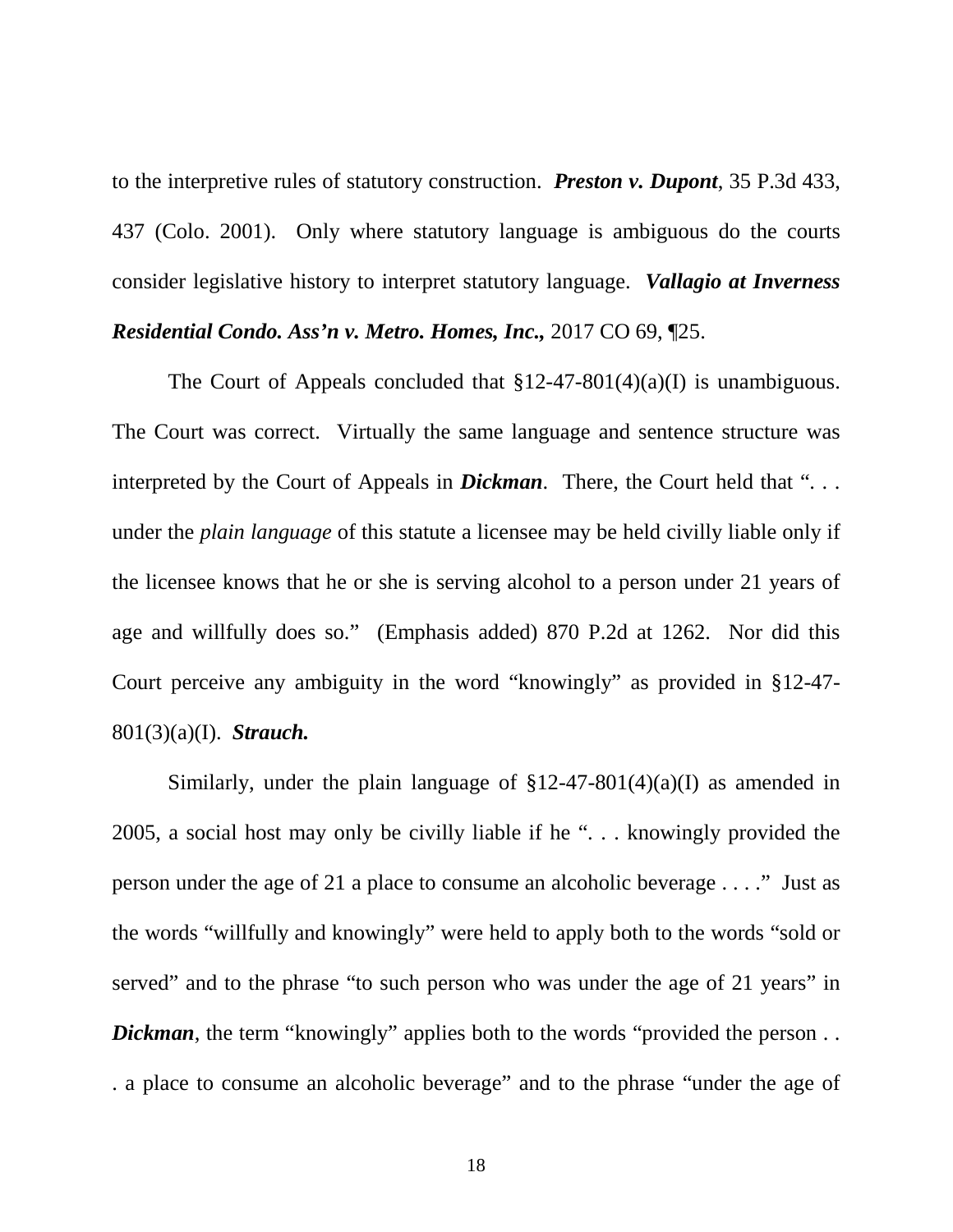21." Therefore, this Court may not consult legislative history to interpret §12-47-  $801(4)(a)(I)$ .

# Legislative History Does Not Support Plaintiff's Interpretation of §12-47-  $801(4)(a)(I)$ .

Assuming that the language of  $$12-47-801(4)(a)(I)$  was ambiguous, the statute's legislative history does not support plaintiff's interpretation. The recorded legislative history contained in the appellate record in this case does not reflect that the 2005 amendment eliminated actual knowledge of the person's age from the statutory liability equation. Instead, the legislative history demonstrates only that the General Assembly intended to extend a social host's liability beyond the physical service of alcohol to a person known to be under 21 to providing a person known to be under 21 a place to consume alcohol.

<span id="page-24-0"></span>In *Forrest v. Lorrigan,* 833 P.2d 873 (Colo. App. 1992) the plaintiff brought an action under  $$12-47-801(4)(a)(I)$  against social hosts who did not furnish alcohol to underage guests, but allowed them to drink in their home. The Court of Appeals held that  $$12-47-801(4)(a)$  imposed liability only on social hosts who serve alcohol to minors, not on social hosts who provide minors a place to consume alcohol. This was the "loophole" to which plaintiff refers in the legislative history of H.B 05-1183. But nothing in the legislative history reflects an intent to eliminate the requirement that the social host know that the person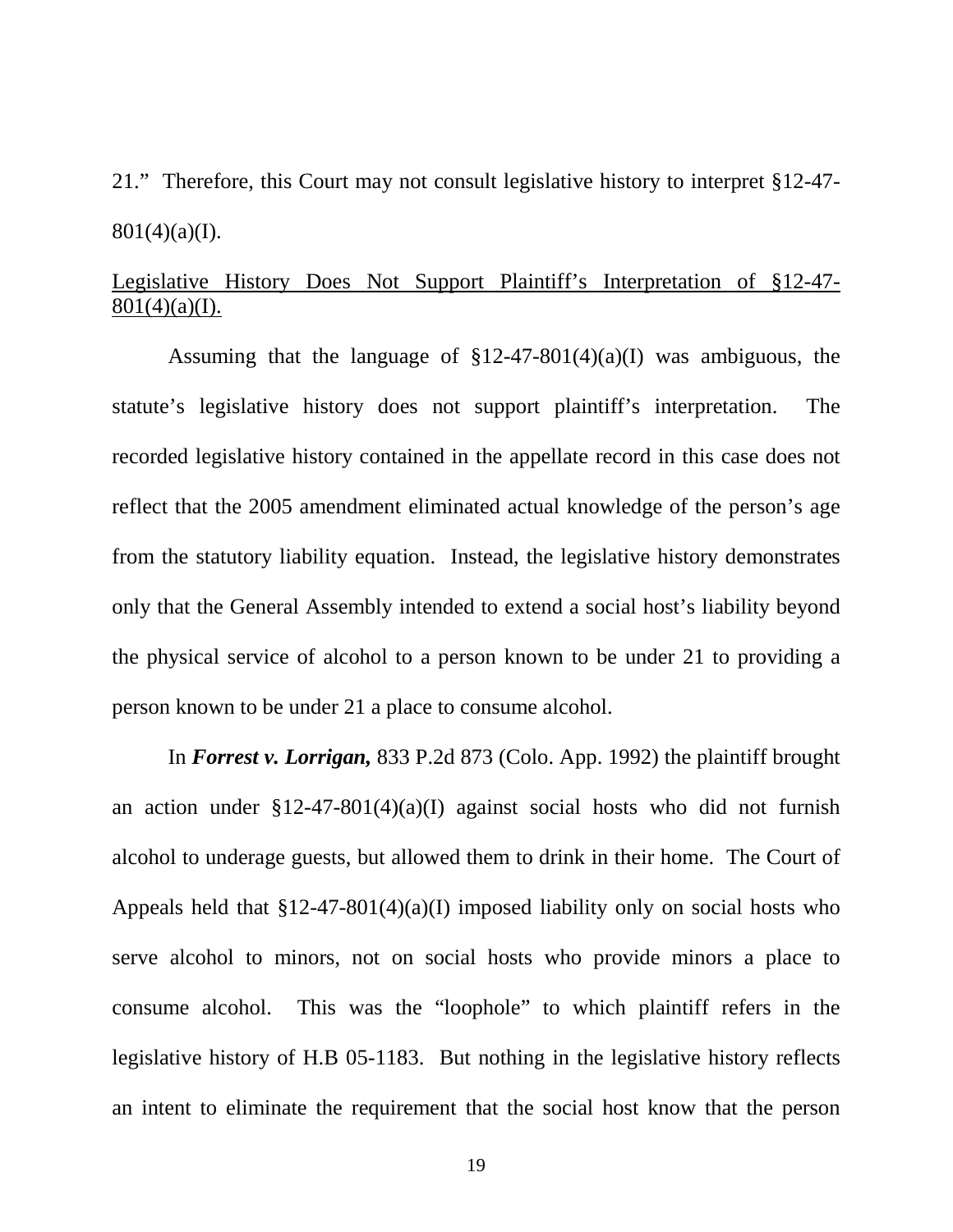consuming alcohol is under 21 years of age. (*See e.g.* Samuel Stimson's motion for summary judgment, R. CF, pp. 800-802; House Judiciary Committee transcript of 2/17/05, R. CF, pp. 1218-1226; defendant Samuel Stimson's supplement to motion for summary judgment, R. CF, pp. 1169-72) The 2005 amendments to §12- 47-801(4)(a)(I) were intended to address the Court of Appeals' *Forrest* holding, not its *Dickman* holding. Stated differently, there is no "kegger party" exception to the actual knowledge requirement stated in  $$12-47-801(4)(a)(I)$  as plaintiff contends.

Plaintiff also argues that the Legislature intended to eliminate the actual knowledge requirement by striking the word "willfully" from  $\S 12-47-801(4)(a)(I)$ . But as argued above, plaintiff does not explain how striking the word "willfully" lowers the standard from actual knowledge to constructive knowledge. *Cf. Suthers.*

Assuming it was necessary to resort to legislative history to interpret the General Assembly's intent in striking the word "willfully" from the statute, the following testimony of Murray Ogborn, Esq. representing the Colorado Trial Lawyers Association ("CTLA") at the February 17, 2005 House Judiciary Committee meeting refutes plaintiff's argument:

> **Mr. Ogborn:** ... the amendment that is being proposed is to strike the words 'willfully and' from the language in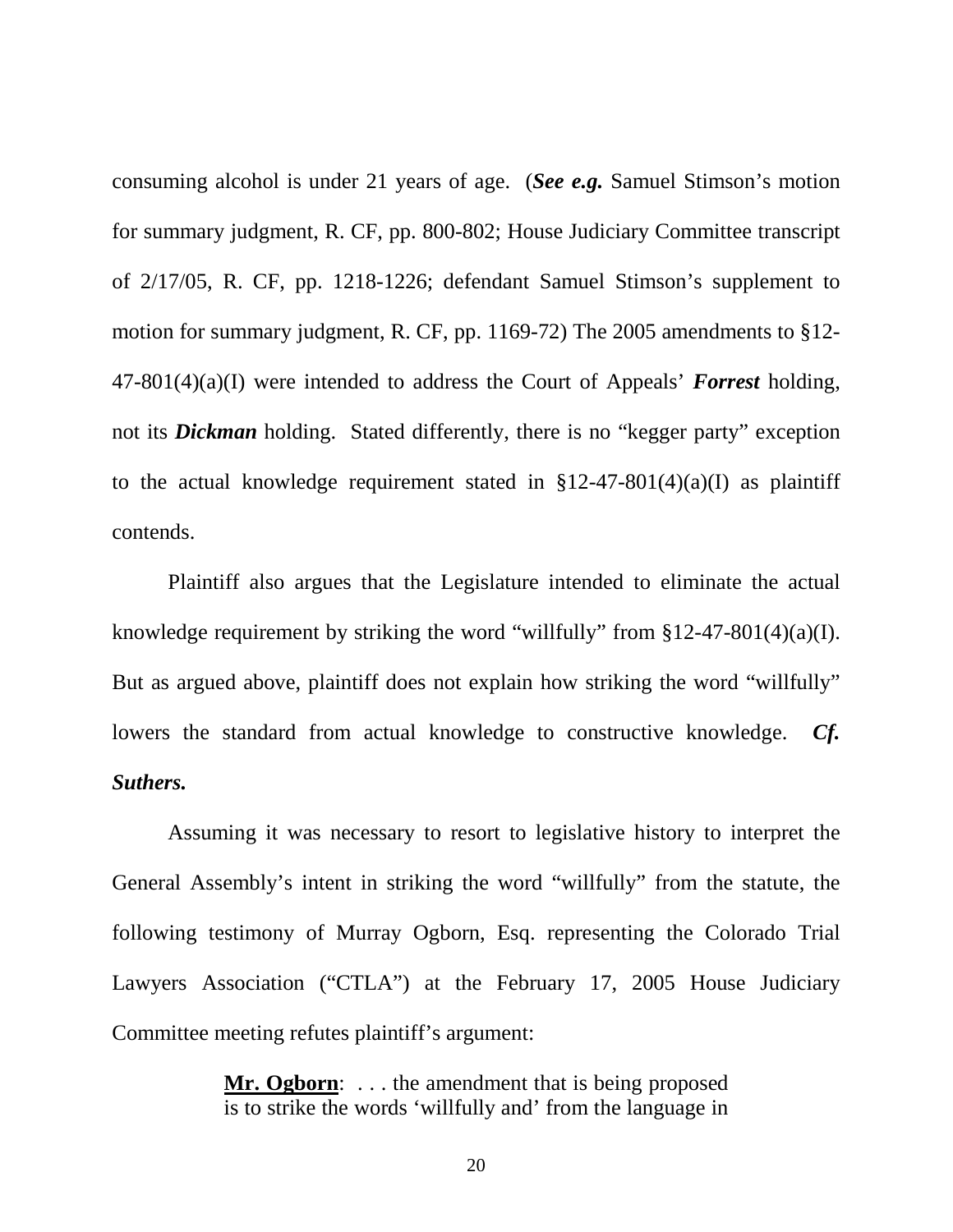the social host aspect of the bill. And, the singular purpose of this is to allow the parent or the elder brother or someone like that supplies keg to have access to homeowners insurance, the word 'willfully' takes it out of the purview of the insurance. So, if the insurance is not applicable then the victim would have, in many instances, no access to any monetary award at the hands of the jury. Um, this simply makes it so it is not an intentional tort, that can be less than intentional. *The knowingly remains.* (Emphasis added)

(R. CF, p. 1226) Thus, the legislative history behind striking the word "willfully" from the statute demonstrates the amendment was intended to trigger insurance coverage; it had nothing to do with changing the requirement that the social host have actual knowledge that the person to whom he is providing a place to consume alcohol was under the age of 21.

#### Willful Ignorance

<span id="page-26-0"></span>Plaintiff argues that defendants' failure to inquire of each party guest whether he or she was over 21 years of age amounted to "willful ignorance," and that willful ignorance is the same as actual knowledge. It is not. This Court has equated willful ignorance with constructive knowledge. *See Hicks v. Londre,* 125 P.3d 452, 458 (Colo. 2005). Section 12-47-801(4)(a)(I) requires actual knowledge, not constructive knowledge.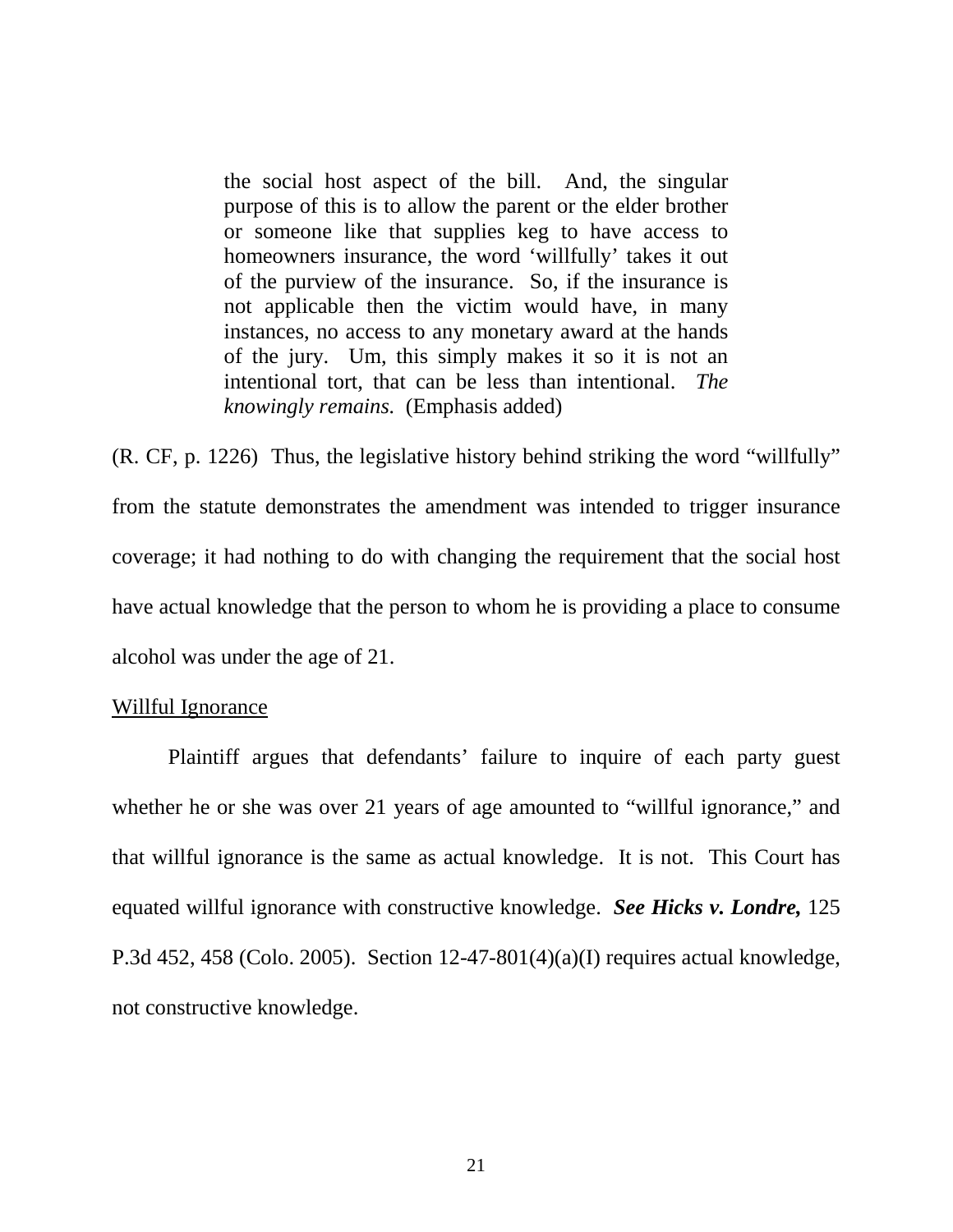### In No Event is Plaintiff Entitled to Judgment as a Matter of Law

Finally, plaintiff argues that he is entitled to judgment as a matter of law. Assuming, *arguendo,* that §12-47-801(4)(a)(I) required only constructive knowledge, not actual knowledge, plaintiff would not be entitled to judgment as a matter of law on liability. Whether Torres had constructive knowledge of Sieck's age would be a question of fact for the jury. *Cf. Elston v. Union Pac. R.R.,* 74 P.3d 478, 483 (Colo. App. 2003).

Plaintiff's comparative negligence under §13-21-111, C.R.S. would also be a question of fact for the jury, *Hesse v. McClintic,* 176 P.3d 759, 764 (Colo. 2008), as would Sieck's non-party fault under §13-21-111.5(3), C.R.S. And if plaintiff's relative degree of fault exceeded Torres', plaintiff could not recover at all. Section 13-21-111(1), C.R.S.

### <span id="page-27-3"></span><span id="page-27-2"></span><span id="page-27-1"></span>**V. CONCLUSION**

<span id="page-27-0"></span>Torres requests that this Court affirm the Court of Appeals' judgment.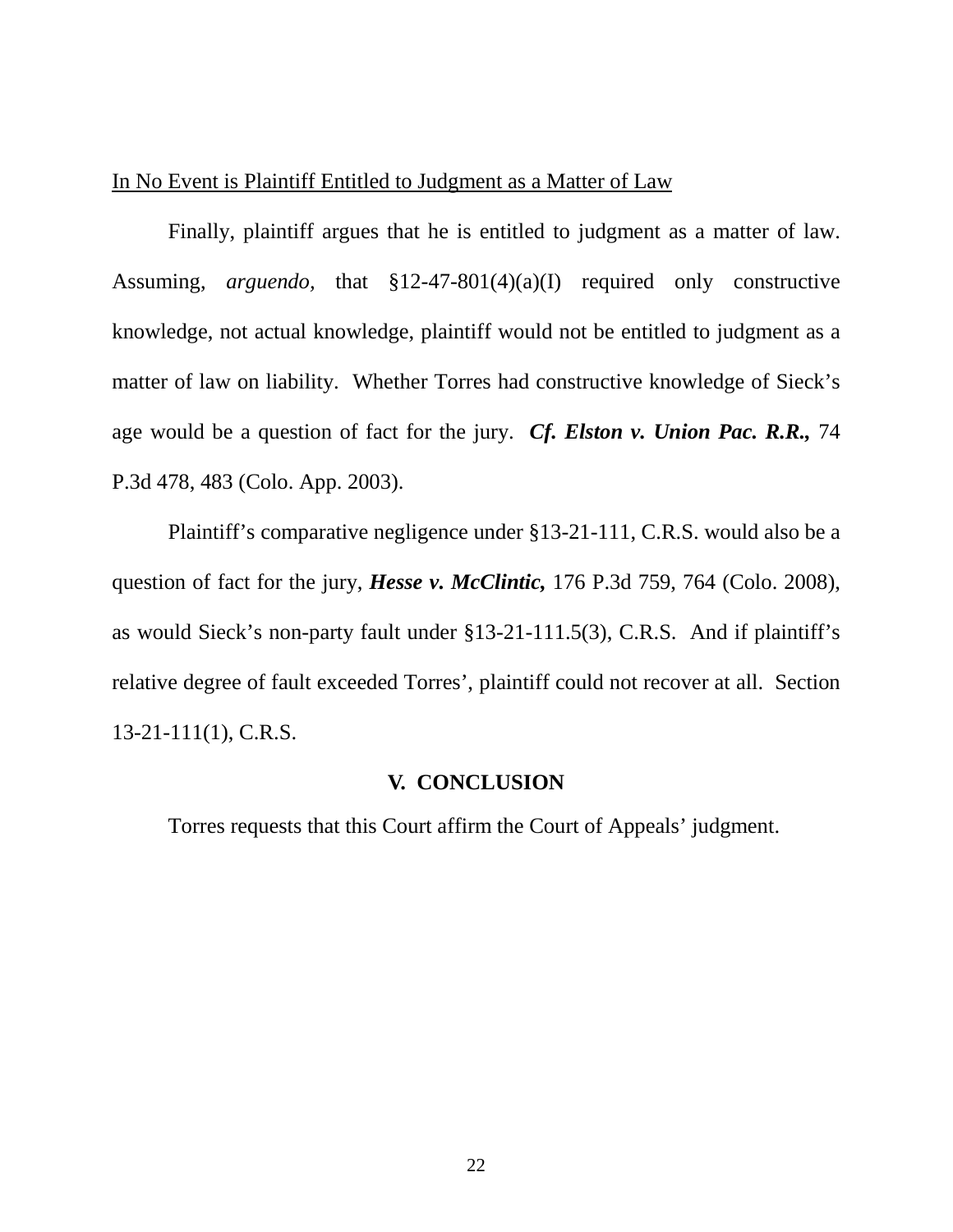Dated this 5<sup>th</sup> day of January, 2018.

Respectfully submitted,

s/Alan Epstein Alan Epstein #10473 Hall & Evans, L.L.C. 1001 Seventeenth Street, Suite 300 Denver, Colorado 80202 303-628-3300 303-628-3368 (fax) epsteina@hallevans.com

Thomas E. Hames, #13743 Ray Lego & Associates 6060 S. Willow Dr., Suite 100 Greenwood Village, CO 80111 720-963-7000 720-963-7001 (fax) [thames@spt.com](mailto:thames@spt.com)

ATTORNEY FOR DEFENDANT CHRISTOPHER TORRES